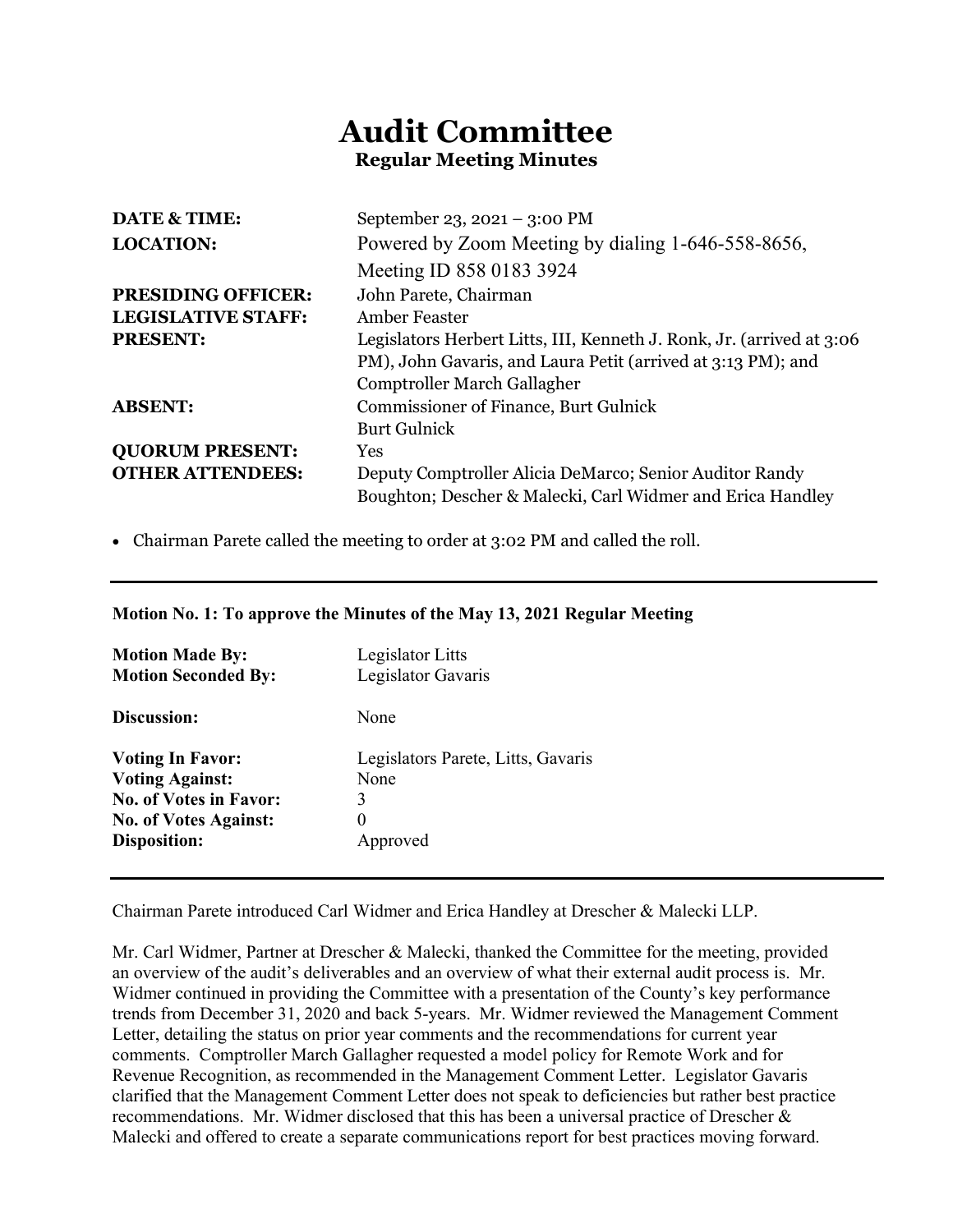Comptroller Gallagher asked the representatives from Drescher & Malecki if other Counties were running American Rescue Plan Act (ARPA) funds entirely through the Capital Fund, explaining that the Finance Department is planning to do this for Ulster County citing multi-year accounting as it's basis for the treatment. Mr. Widmer answered that ARPA funds are outside of the scope of this agreement, but the firm is happy to contract for such services.

In reference to the Management Comment letter, Legislator Gavaris questioned whether the Health Department is deficient in its Cyber Security protocols and policies. Mr. Widmer answered that this comment is based on the county as a whole and he is unsure how it relates specifically to the Health Department.

Chairman Parete confirmed that Drescher & Malecki will complete the last year on the firm's current contract with Ulster County in the performance of the external audit for the year ended December 31, 2021.

Legislator Ronk expressed desire for the Committee to hire an outside firm to review Project Resilience funds, including the revenues received and expenditures going out, County personnel time utilized, and County positions utilized.

Legislator Petit requested the Committee review policies pertaining to properties that are on the auction block, including what the selection process is for removal.

Chairman Parete stated support for the informational request Legislator Ronk suggested.

Comptroller Gallagher provided a brief history of Project Resilience funding, disclosing her prior position with the Community Foundation, offering to aid in any Agreed Upon Procedures that are contracted for, and stating support for why such a review would be helpful for the Legislature. Further Comptroller Gallagher noted that her Office is interested in a number of aspects of the Real Property that the County holds, including the hazardous uncollectible list, how the auction is conducted, the properties that are removed, and more.

Legislator Gavaris suggested first requesting the Project Resilience information from the County Executive. Legislator Gavaris further informed the Committee that the question proposed on Real Property was asked of the County Executive who answered that properties were removed from the auction list based on the expectation that the Legislature was going to establish a land bank, acknowledging that he does not feel this was done properly or should have been done.

Legislator Petit questioned the timing between the removal of properties and discussions surrounding the establishment of a land bank, asking what happens to these properties, what are the procedures, if the properties should come before the Legislature for approval, and if there should be a formal evaluation process established for the review and repurposing of certain properties.

Legislator Ronk recalled that as part of authorizing the auction to proceed, the Legislature authorizes the Commissioner of Finance through broad authority to remove parcels, noting that potential environmental concerns are one of the reasons for such removal as these can result in a high cost to the County. Legislator Ronk suggested the Legislature review this authorization and agreed that the Legislature should talk about a policy regarding what properties come off and how they come off.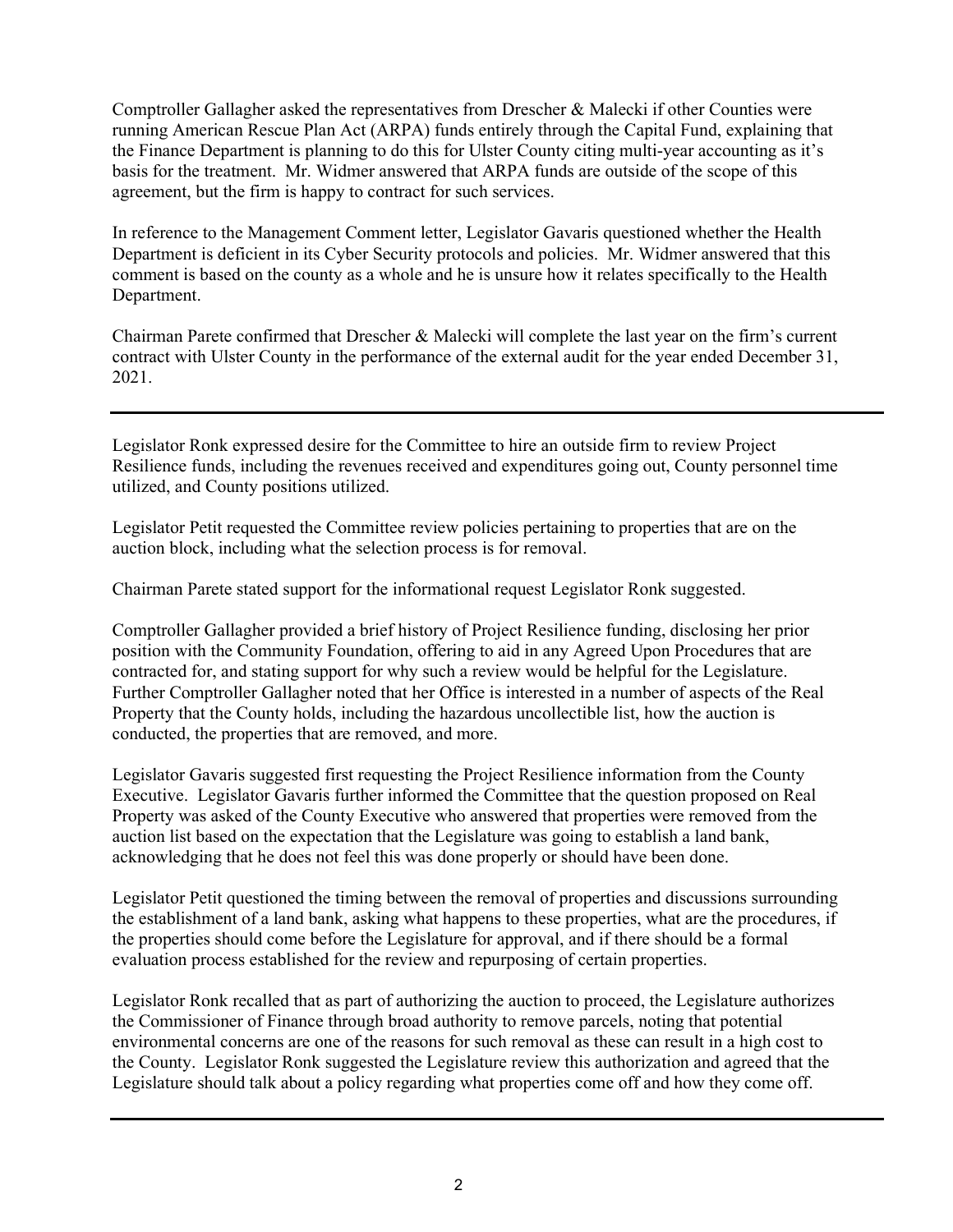**Motion No. 2:** To request of the County Executive an accounting of Project Resilience including the details of monies in and monies out, County personnel utilized, the quantity of County personnel hours worked on the Project, and a detailed breakdown of all advertising or publishing costs.

| <b>Motion Made By:</b><br><b>Motion Seconded By:</b>                                                                                      | Legislator Ronk<br>Legislator Gavaris                                                    |
|-------------------------------------------------------------------------------------------------------------------------------------------|------------------------------------------------------------------------------------------|
| Discussion:                                                                                                                               | Chairman Parete emphasized the request is not adversarial and is<br>informational.       |
| <b>Voting In Favor:</b><br><b>Voting Against:</b><br><b>No. of Votes in Favor:</b><br><b>No. of Votes Against:</b><br><b>Disposition:</b> | Legislators Parete, Litts, Gavaris, Petit, and Ronk<br>None<br>5<br>$\theta$<br>Approved |
| <b>New Business:</b>                                                                                                                      | None                                                                                     |
| <b>Old Business:</b>                                                                                                                      | None                                                                                     |

Chairman Parete asked the members if there was any other business, and hearing none;

# **Motion to Adjourn**

| <b>Motion Made By:</b>         | Legislator Ronk  |
|--------------------------------|------------------|
| <b>Motion Seconded By:</b>     | Legislator Litts |
| <b>No. of Votes in Favor:</b>  | 5                |
| <b>No. of Votes Against:</b>   | 0                |
| Time:                          | $4:43$ pm        |
| <b>Respectfully submitted:</b> | Amber Feaster    |
| <b>Minutes Approved:</b>       | March 29, 2022   |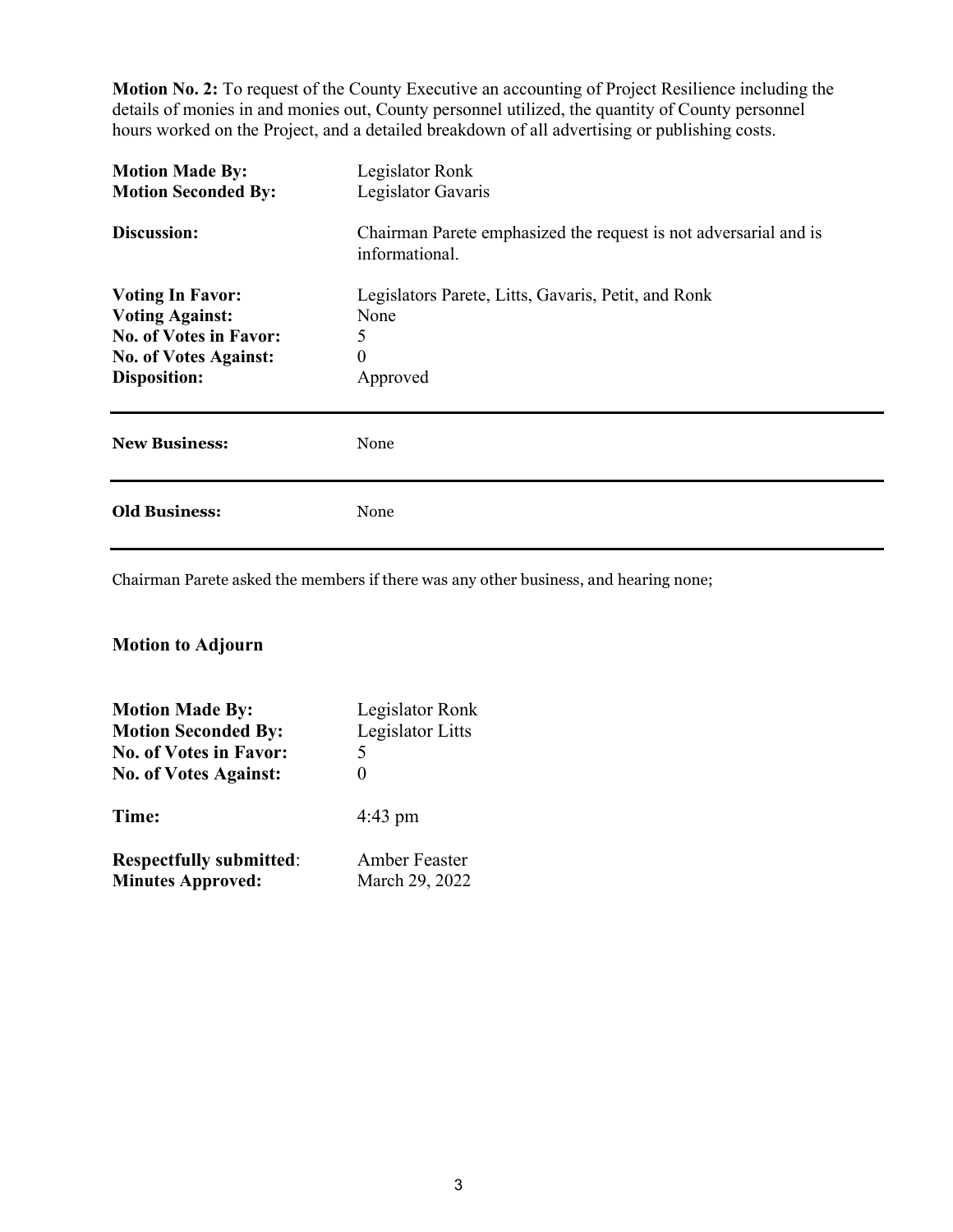# **Audit Committee Regular Meeting Minutes**

| <b>DATE &amp; TIME:</b>   | September 23, $2021 - 3:00 \text{ PM}$                                |
|---------------------------|-----------------------------------------------------------------------|
| <b>LOCATION:</b>          | Powered by Zoom Meeting by dialing 1-646-558-8656,                    |
|                           | Meeting ID 858 0183 3924                                              |
| <b>PRESIDING OFFICER:</b> | John Parete, Chairman                                                 |
| <b>LEGISLATIVE STAFF:</b> | Amber Feaster                                                         |
| <b>PRESENT:</b>           | Legislators Herbert Litts, III, Kenneth J. Ronk, Jr. (arrived at 3:06 |
|                           | PM), John Gavaris, and Laura Petit (arrived at 3:13 PM); and          |
|                           | Comptroller Gallagher                                                 |
| <b>ABSENT:</b>            | <b>Commissioner of Finance, Burt Gulnick</b>                          |
|                           | <b>Burt Gulnick</b>                                                   |
| <b>QUORUM PRESENT:</b>    | Yes                                                                   |
| <b>OTHER ATTENDEES:</b>   | Deputy Comptroller Alicia DeMarco; Senior Auditor Randy               |
|                           | Boughton; Descher & Malecki, Carl Widmer and Erica Handley            |

• Chairman Parete called the meeting to order at 3:02 PM and called the roll.

**Chairman Parete:** We also have-, okay. The right honorable Controller is here with us today and other members. And so, if you let in Carl and Erica and they can introduce themselves and they're going to give us a, a statement of their, of their recent audit and findings. Amber.

**Deputy Clerk Feaster:** Okay. They're all set.

**Chairman Parete:** No, you know what, what we'll do - just one second. We do have a quorum. Somebody moved to, to accept the minutes of the last meeting, as presented. So, moved. Second.

**Legislator Litts:** Second.

**Chairman Parete:** All in favor.

**Group:** Aye.

**Chairman Parete:** Carried. Okay. You're on, folks.

**Carl Widmer:** All right. Good afternoon, everybody.

**Chairman Parete:** Good afternoon

**Carl Widmer:** Good to see you all. Again, I'm Carl Widmer, Partner at Drescher & Malecki and on the call with me today is Erica Handley. She is the Senior Manager on the job and she's, you know, we're both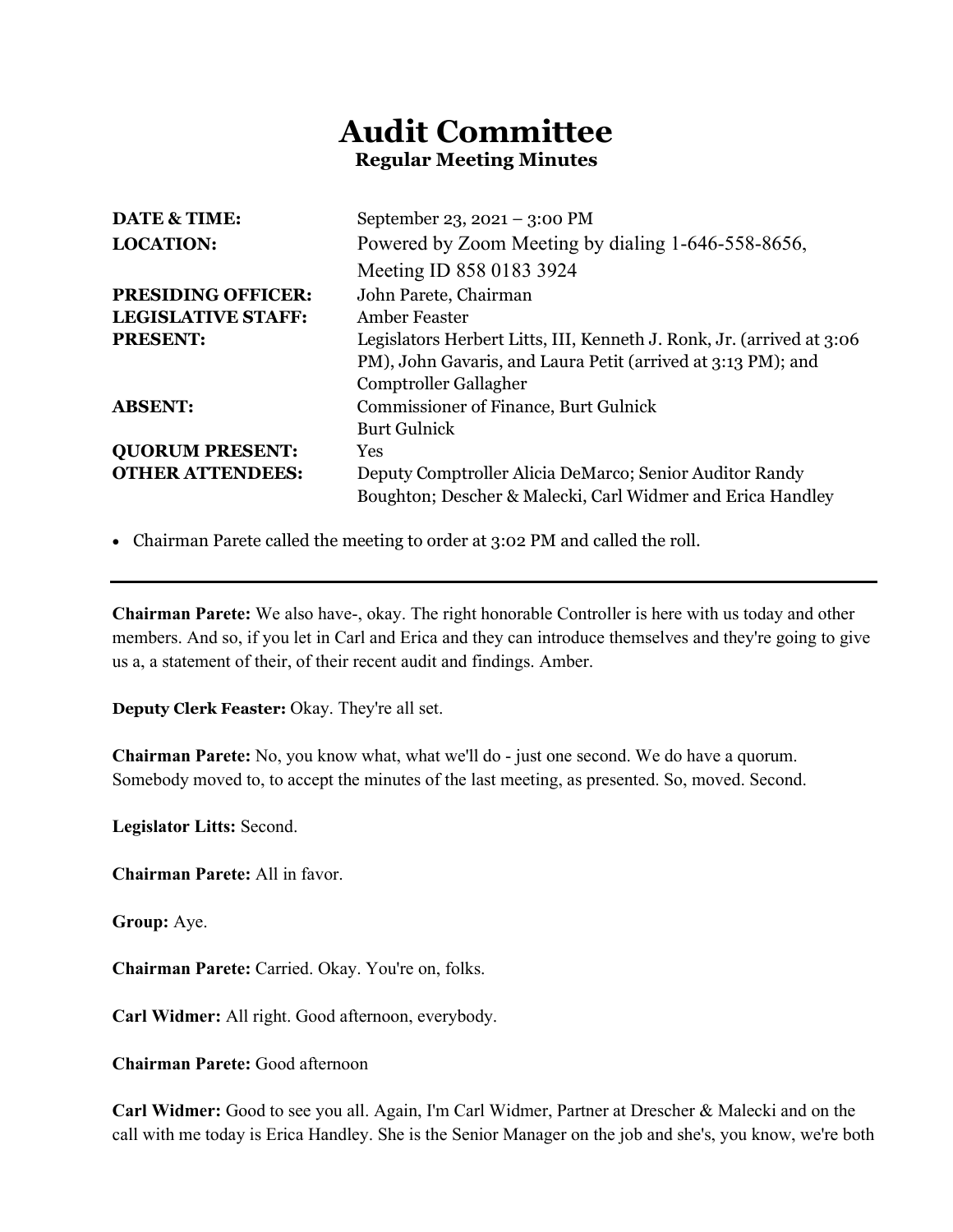familiar faces to Ulster County on the audit side. So, meeting, we're at the conclusion of the audit this year for the fiscal year ended December 31, 2020. And we wanted to get the group together prior to the issuance of the financial statements to convey the results and our overall observation. So I think last year, we did have a pretty good format and it facilitated a good conversation where we gave a brief introduction, but then we brought up that slideshow, which helped cover the key areas of the audit, the required communications, and then a little bit of the focus just on the general fund, like at a high level, and we included those. And that was distributed prior to the meeting too - the presentation slides. Again, we included some of the peer comparison slides where we pull information off the Comptroller's website where everyone submits their, their annual financial reports. And then after the presentation, we could cover the observations, you know, management letter, That was also a key item that we work this year. Let my team know "Hey, we want to get this together sooner than later" and worked with, you know, Amber really helped a lot to facilitate getting the final draft with up-to-date responses and information in there ready for today's meeting so that we didn't have to have a second meeting after September 30th, like we did last year. So we got it all in for today's meeting. Where we sit today, testing, that's complete. We are finalizing, you know, our work papers. We go through a couple rounds of review. So that is still being finalized. But we don't anticipate it, you know, affecting the financial reports or letters. The draft of the main financial statement, which is the Comprehensive Annual Financial Report. And just an FYI, to the group, we were informed by the GFOA (the Government Finance Officers' Association) they administer the program for this type of financial report and it was informed of everybody participating that the acronym of CAFR, just for everyone here it was casually called the "CAF-ER". Previously, that is unacceptable language as it has been recognized as a negative term in some groups. So I will do my best to break the habit and not use it. I'll try to say "the annual report". Figured I'd give the group that the update for why I'm trying to do that. But the draft of the annual report and the management letter was circulated prior to today. I know it wasn't too much in advance. But working with a part time, individual and finance now with CJ, who's the primary author of the document that we work with. So we are working to get it out by the deadline. We got those two documents out to the group, so we can discuss it today. And then our plan is actually to have drafts of all reports and letters hopefully sent out just so you get a look at them by the end of the day tomorrow. We just, that, that's an internal goal. It carries a due date, you know per our contract of September 30th. We anticipate meeting that deadline but we'd like to circulate drafts before the weekend to give everybody at least you know a couple of days to take a look at it if you want it to prior to. And then before we get into the presentation, one item to follow up on from our main meeting, the entrance meeting, was that I thought, and Amber, if you want to chime in, that it was a pretty productive effort in reaching out to both Mental Health and Social Services regarding the submission of that cost report, the CFR cost reports. And I know there was some concern for the tardiness of when it's completed. But I thought it did facilitate a good conversation, both departments. Now they didn't really backed down, they provided their responses for why it is the way it is. And to report today, Mental Health was submitted on time by June 1. And we are currently a work in process with Social Services. We've sent out our requests for the detailed testing. And we're hoping as long as they're able to gather the support in a good time, we'll finish that up by September 30th, which has been a tough task to carry through in the past year. So it, it was worth bringing up. I think they did recognize that there was some room for improvement. And, and we saw a better response time. So I will go ahead and share the screen. Did anybody have any comments or questions just before we get started on the slideshow, just to bring up to the group?

#### **Chairman Parete:** Go ahead.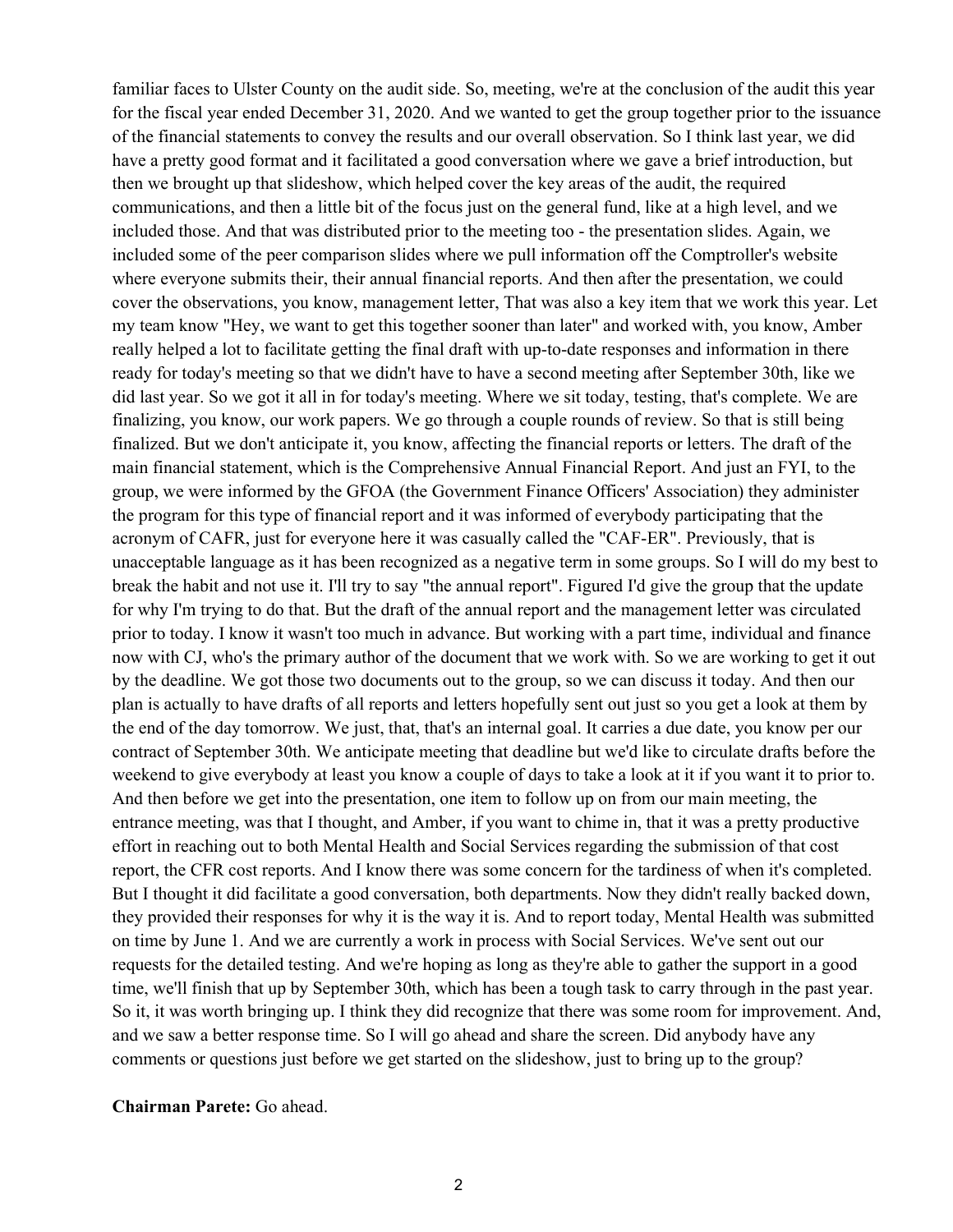**Carl Widmer:** All right. Can I share? There we go. Oh, it still says disabled? Amber, are you able to change that? Or?

**Deputy Clerk Feaster:** Let me see what I can do.

**Carl Widmer**: If she isn't able to, is the group here...

**Deputy Clerk Feaster:** I have it pulled up on my screen, and I could do it.

**Carl Widmer:** That'd be fine. If that's easier. Excellent. All right, so we can move on. Right, right to the next slide. Has everybody seen that? Yep. Excellent. Thank you. So first off to cover: It looks like everybody on the call- these are familiar faces so you've been through this before. But just to recap, the the deliverables, what you can count on at the end of our engagement each year. The financial statements, of course, that's going to have our opinion, that's the main report that everybody's looking to, for Drescher & Malecki to provide our opinion on. As an update, we do plan on providing an unmodified opinion, a clean opinion. As it stands, we don't anticipate straying from that clean opinion. Single audit: that references the federal compliance audit. There, the county is reporting just shy of 50 million dollars of federal awards for the fiscal year ended 2020. And we go through the process and basically act as an extension of the federal government to perform what's called the single audit, compliance audit over those awards and make sure that the county is administering this federal award money in an appropriate manner. So we follow their, what's called uniform guidance and we completed testing on four different programs. And successful with no reportable finance. Just to update we can say it, the Workforce Investment Act cluster, aging cluster, heap program, home, and Medicaid. So those are the four programs, those were clean, and we worked with the Office of employment and training for Workforce Investment, Office of the aging for the aging cluster, and DSS handled the, the last two. An auditor communications letter, basically reiterates what our responsibilities were, and some key communications. The next slide actually we'll, we'll look at a couple of those. A management letter you're familiar with, we'll cover at the end. And then a few other reports. There is another compliance audit that we perform, and that's over the State Department of Transportation awards, just over 4 million dollars this past year, but you're also subject to a compliance audit on that in which we audit the CHIPS program. And that was clean no reportable findings. Good job. And then there are a couple of agreed upon procedures for the jail commissary and Resource Recovery. Those we can distribute in draft form tomorrow. And then as I mentioned earlier, the Mental Health and Social Services CFR cost reports which Mental Health is done; Social Services is underway. Moving on the next slide, auditor communications. This group serving as the Audit committee on, on the county. There are certain communications that each year whether it was us or anybody else, these are required communications that they should make to the group on an annual basis, and the first is our responsibility under Generally Accepted Auditing Standards. And that is primarily our responsibility is to assess risk, design tests, perform tests, and ultimately gain a reasonable assurance that the county's financial statements can be relied upon. And we validate that by stamping our approval that they can be relied upon with our audit opinion. A reminder, our audit is not designed to detect fraud. It is designed to gain assurance over the financial statement amounts. All be it we are aware and believe that if anything significant or material came up, we would likely uncover it during performance of our audit. Nothing came to our attention. Significant accounting policies and estimates. These are basically in the spirit of transparency, so that this group is aware, if any significant policies or estimates were to change that affect the financial statements, we would want this whole group to be aware of that so that you could read the financial statements,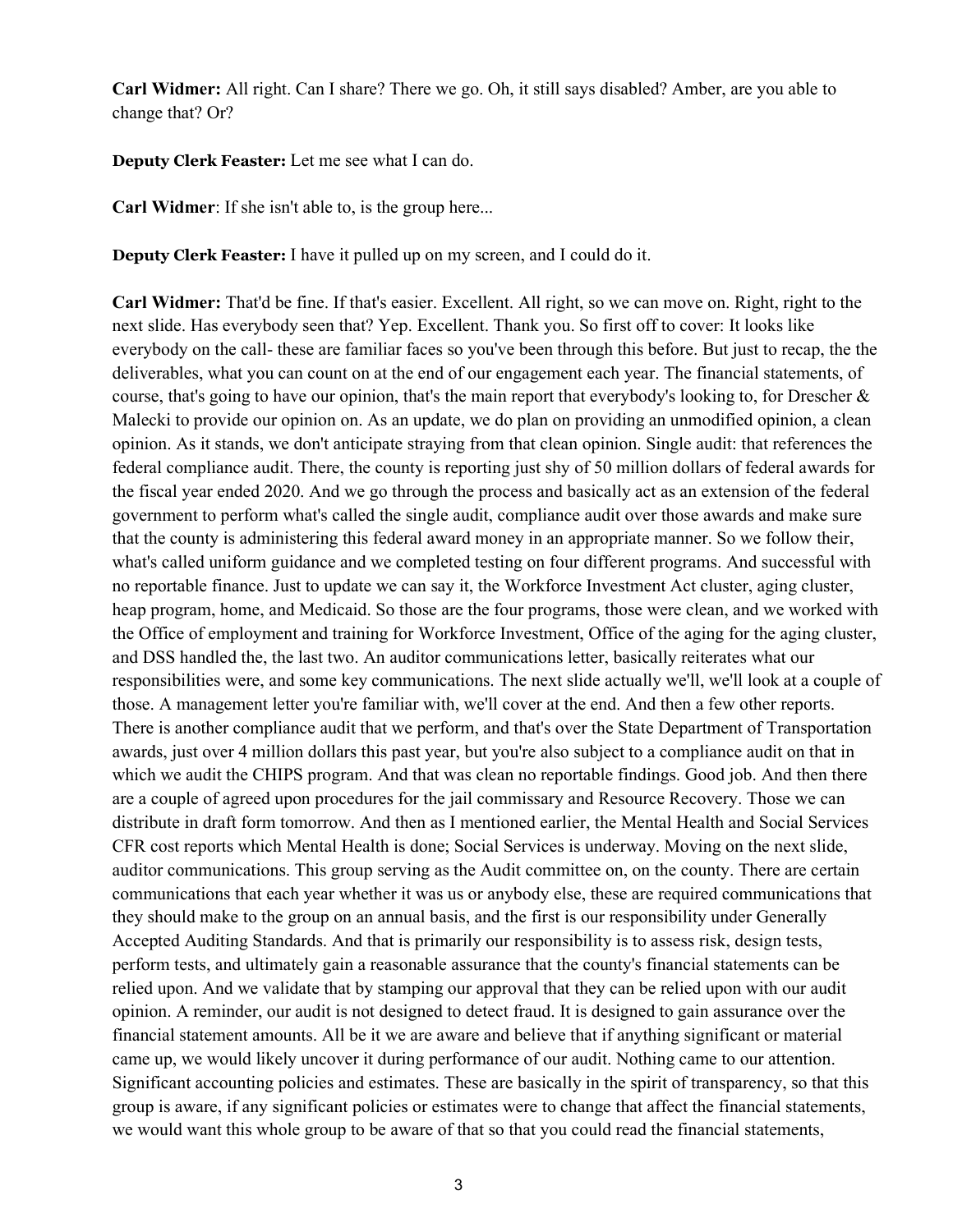knowing what policy, policies and policies and estimates went into play there. You know, if you were to change a policy or change an estimate, that that may mislead a reader of a financial statement, if you weren't aware of the change. The only significant change this year came as a result of the implementation of a new GASB. It's called GASB Number 84.

I'd say the short story and Erica, you could probably back me up on this is GASB 84- It took a lot of time and effort, but its effect on the financial statements was pretty minimal. And to the average reader of the financial statements, it's not very significant. So finance handled it well. We reviewed the treatment and we know that these financial statements are presented in accordance with the new requirements of GASB 84.

**Comptroller Gallagher:** Can I ask a question, Carl, on on GASB 84? We'd inquired whether there was a work paper behind that that you guys had and you didn't. We did obtain one from finance, um, on leases. And it seemed like the language in the, in the note on GASB 84 was referring back to leases that have been terminated including Family Court, etc. So, um, I just wanted to bring that to your attention. And I you know, I did receive your documents today. The, the, the annual report. So I will go back and look and see but for your- family, the family court building renovation was a long time ago.

**Carl Widmer:** Okay, just to clarify leases as they relate to GASB 84, or in preparation of GASB 87?

**Comptroller Gallagher:** I'm sorry, 87. You're right.

**Carl Widmer:** Okay, so that is a future. That's not required for this financial statement. That's I believe, now with GASB 95 issuing those postponements, I believe the county has until the year ended 2022 to fully implement that.

**Comptroller Gallagher:** Sorry about that. Yep.

**Carl Widmer:** No, no problem. Um, independence, of course, this is pretty critical to serve as your external auditors. It wouldn't really be appropriate if myself or Erica, you know, we're related to, or were close with any key decision makers, or department heads that are related to the audit. So we can confirm, in fact and appearance myself, everybody at the firm, there are no conflicts of interest between us and the county of Ulster, and anybody that would have bearing over the performance of the audit. Other matters full scope audit, we were given access to all records requested. So all, all good reports there. So moving on, were there any questions on the performance of the audit? This next section of the presentation starts to delve into a high level general fund review for the fiscal year. But if anybody had any questions on, you know, the firm the way we operate, or the steps in the audit, we could pause.

**Legislator Petit:** I mean, could you just go over the steps that you, you take in this audit, you know, is it an actual hands on audit? Do you do, you know, future projections? So you know...

**Carl Widmer:** Sure.

**Legislator Petit:** It doesn't have to be that involved. But yeah, thank you.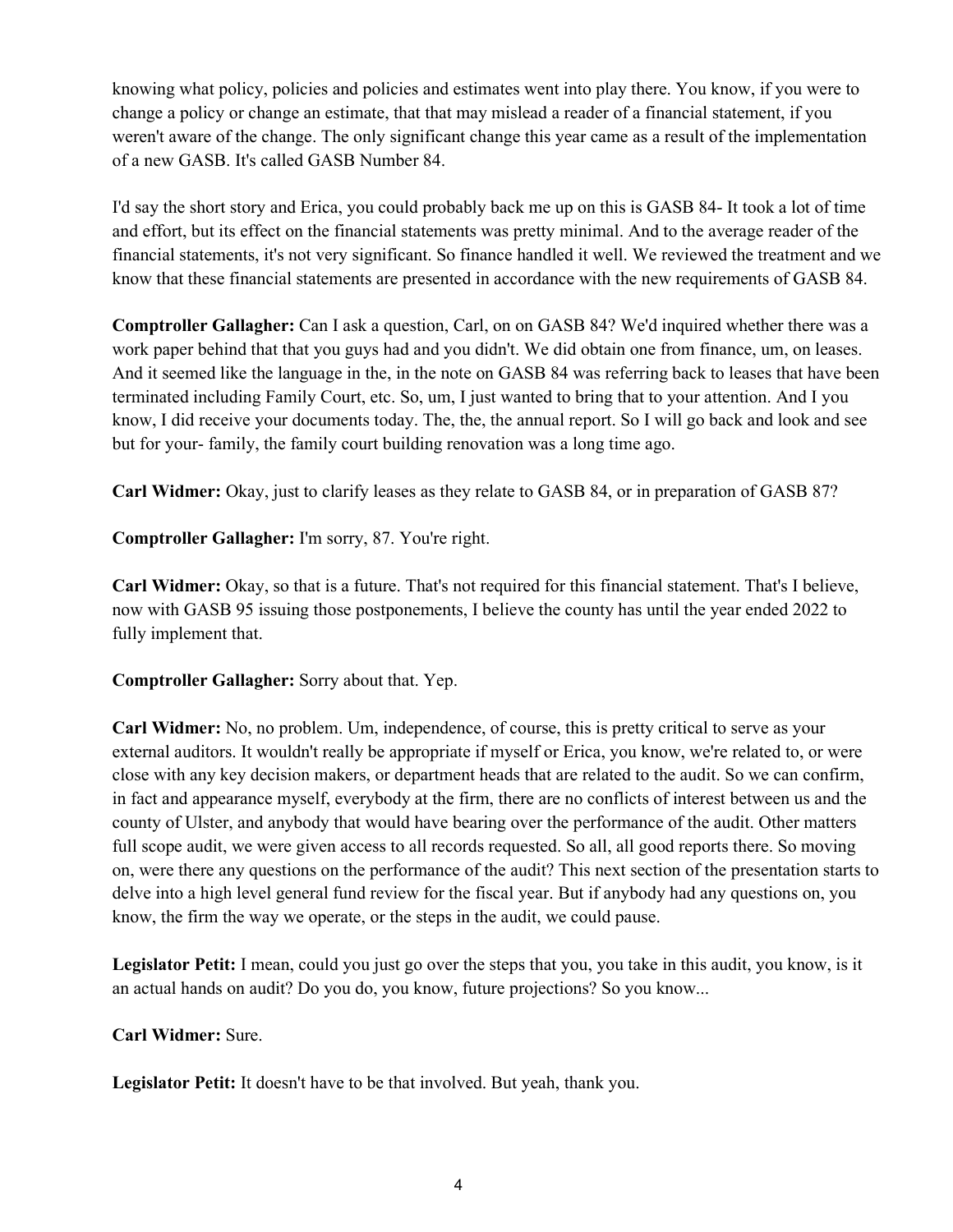**Carl Widmer:** No, that's fine. Um, so as a whole our, I mentioned before our job is to give an opinion on the financial statements? So we'll be looking at those, those key pages in the annual financial report. And then we say, well, it's our duty to say that those are fairly stated. So how do we get to that point? And the logistics of it, it has morphed over the past couple of years, whereas we're performing the majority of the audit in a remote fashion. Whereas previously, we were on site much more. We work most directly with finance, just, they're the ones who authored the financial statements so it does make the most sense that we'll have the most questions and follow up with them. But ultimately, they keep track of the general ledger for the year that creates the financial statements. And then we're going to perform procedures to gain assurance on the amounts in there. So that involves assessing risk on the different areas of the audit. We look at each of the balance sheet items, basically as separate transaction cycles. So cash is its own section. receivables is its own section. Long term liabilities has its own section, and so on and so forth. And we assess risk to each cycle. And based on that risk assessment and industry standards, we come up and design our testing so that at the end of our testing, we have that reasonable assurance that we feel comfortable saying this number is fairly stated. So we go through that process, and that's called fieldwork, we pull samples and do detailed testing, we do a lot of analytic testing. In the government municipal sector, specifically in funds that have adopted annual budgets, measuring to the prior year is, is a great way of gaining assurance over if there's anything weird going on, because it would jump up or down from the prior year. In this, in this sector, the prior year is a good measurement tool and analytic testing is used on quite a bit. And at the end of that, if there are any exceptions, you know, we follow up with the staff or department head that that transaction cycle is handled by to address any concerns. But after that, we start reviewing the financial statements that we obtain from finance and say, are the numbers in these financial statements, the same numbers that we tested in our audit, we want to make sure nothing changed. And after that, we're right here, we meet with the group, the decision makers, and make sure that everybody is comfortable with the process before those financial statements are ultimately issued and provided to the public. So how is that? That works? All right.

#### **Chairman Parete:** Wonderful.

**Carl Widmer:** Alright, so moving on the first few slides, they come right from the county's financial statements. And these should look familiar from prior year. Um, the presentation is basically last year's information rolled forward with 2020 added. So what you're going to see here is the five year trend of money coming in versus money going out, the red is going to represent your spending. So as such, you'll see if the red was above the blue fund balance decreased because you spent more than you brought in. So it is that, that basic logic here. And what you see is that your, your blue line- 2016 was a little bit high, but from 17 on a pretty steady slow increase. And that is typical of county government. You also will, on a long term, see that same trend on the spending side. But spending has a little bit more volatile. Excuse me, volatility from year to year tends to be. So 2019 stuck out. As you can see there was a large gap and the county actually used just about seven and a half million dollars of fund balance. In 2020. They've more than recouped the deficit that was spent last year and revenues of just about 280 million exceeded spending 268.7 so that your net change was 11.1 -1 1.2 million dollars. Your general fund fund balance increased because revenues were that much higher than expenditures. This is pretty indicative of a COVID here on what you saw was, you know whether it be controlled and measured controlled spending. You know, a little bit more of a conservative measure on the spending side because of the uncertainty. And also people, you know, people- municipalities could have put in practice to freeze certain department budgets or ask that, hey, if you don't absolute, absolutely need that piece of equipment this year, we would ask that you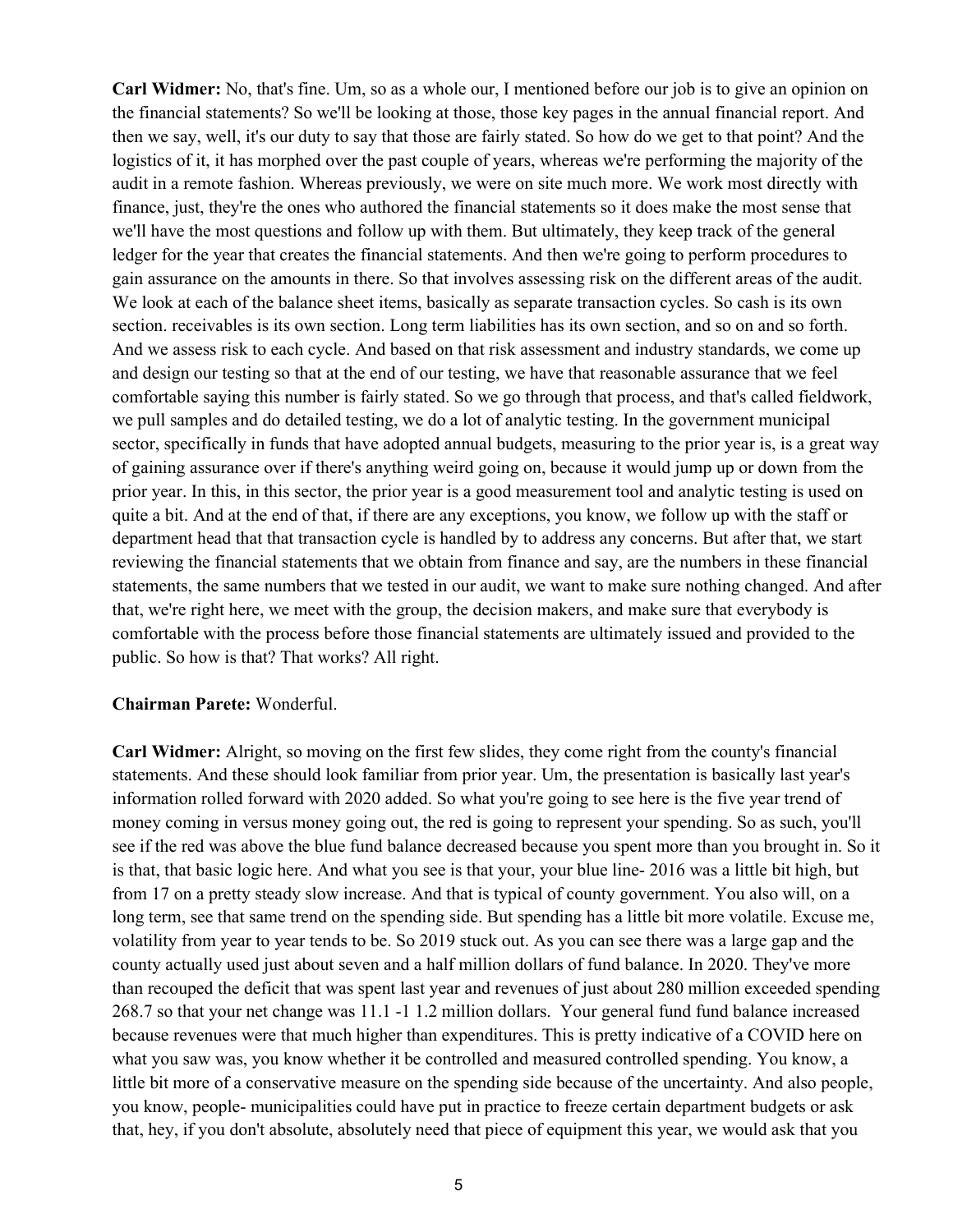defer it till a future year. So spending was controlled here. And also a big spend in the county, which we'll see in a later slide relates to state mandated programs, you know, all your social services and everything, there was a decrease in overall activity of just about everything during COVID, because people were home. Your revenues thankfully, last year, at this time, were a lot more concerned with where some of these revenue sources could go. They held on and still had their slight increase so it was that, a favorable year in 2020. On the next slide you take this line graph, and we're going to consider those same amounts total revenues and total expenditures, and put them into a ratio form. And the purpose for it is, it kind of helps illustrate whether you increase fund balance or decreased fund balance, anything over a perfect 1.00 fund balance increased, anything under 1.00 is going to be a decrease to fund balance. So you see here, it actually is up, down, up down up over the last five years. And that isn't such a bad thing. When you look at a five-year average, which that's something that management, philosophy and budget monitoring is going to have a better impact over something like a five year trend rather than one year, because there are some events that you can't control. Over the five year your average is 1.002. That is awful close to a perfect 1.0. And I say perfect 1.0. If you think about government, its purpose is to provide services to its residents, and raise enough money to do so. It's not to raise money to make a profit. And it's also not to provide so much services and be short on revenue, that you create a deficit. So perfect 1.0 means you're raising the dollar for every dollar that you spend. So a five year average of 1.002 is definitely very close to that 1.0. So how does it tie to your fund balance or your equity position. On this slide, we have a bar graph and it's representing total fund balance at the end of the fiscal years for your general fund. And underneath the, the year number, you'll see that's your total fund balance amount. So for example, 2020, finished the year at 61,694,000. The classification or the breakdown is meant to focus on your unassigned fund balance and that's your light blue portion there. I've, I've said it before but if someone is going to read the county's financial statements and retain one piece of information, it's likely going to be the unassigned fund balance in your general fund. It's, it's the most common number that a reader the financials will use to evaluate the county's health to compare you to other counties. So this graph is meant to make that number stand out. All of the other classifications of fund balance being non-spendable, restricted, and assigned are grouped into the red category. Those are amounts that vary on how, you want to say how liquid they are, or how available they are for the county to spend. They have purposes attached to them. Whereas unassigned is more of a savings account and can be used for whatever the general fund needs to use it.

You'll see the big increase is in unassigned fund balance went up just about 13 million dollars from last year. And on the other side is it was at the expense or, it's sort of reclassified, from the red portion. You know, if you look at the red last year, 26 and a half million, now it's down 4 million dollars from there. The Tax Stabilization Reserve was tapped into, you know, 1.4 million dollars. The amount that was appropriated in the budget adoption went from 9.7 million down to 5.6. So those, those decreases essentially by default reclassify into your unassigned fund balance here, so on top of that, during the year fund balance grew 11 million dollars. So what you see is unassigned fund balance had a large improvement at the highest level it's been in the last five years.

So the next slide starts the information that we pull from Office of the State Comptroller: Open Book, New York. And it just puts it into this database that we maintain for all municipalities. And what it does is it enables us to pretty easily type in Ulster and then type in a few peers and see some of this data amongst your peers or compared to your peers. So the first couple slides are meant to just provide some detail to the total revenues and total expenditures that we saw on the line graph earlier, your 280 million dollars of revenues, this is how they're broken down. You can see the last five years of data, pretty consistent, no big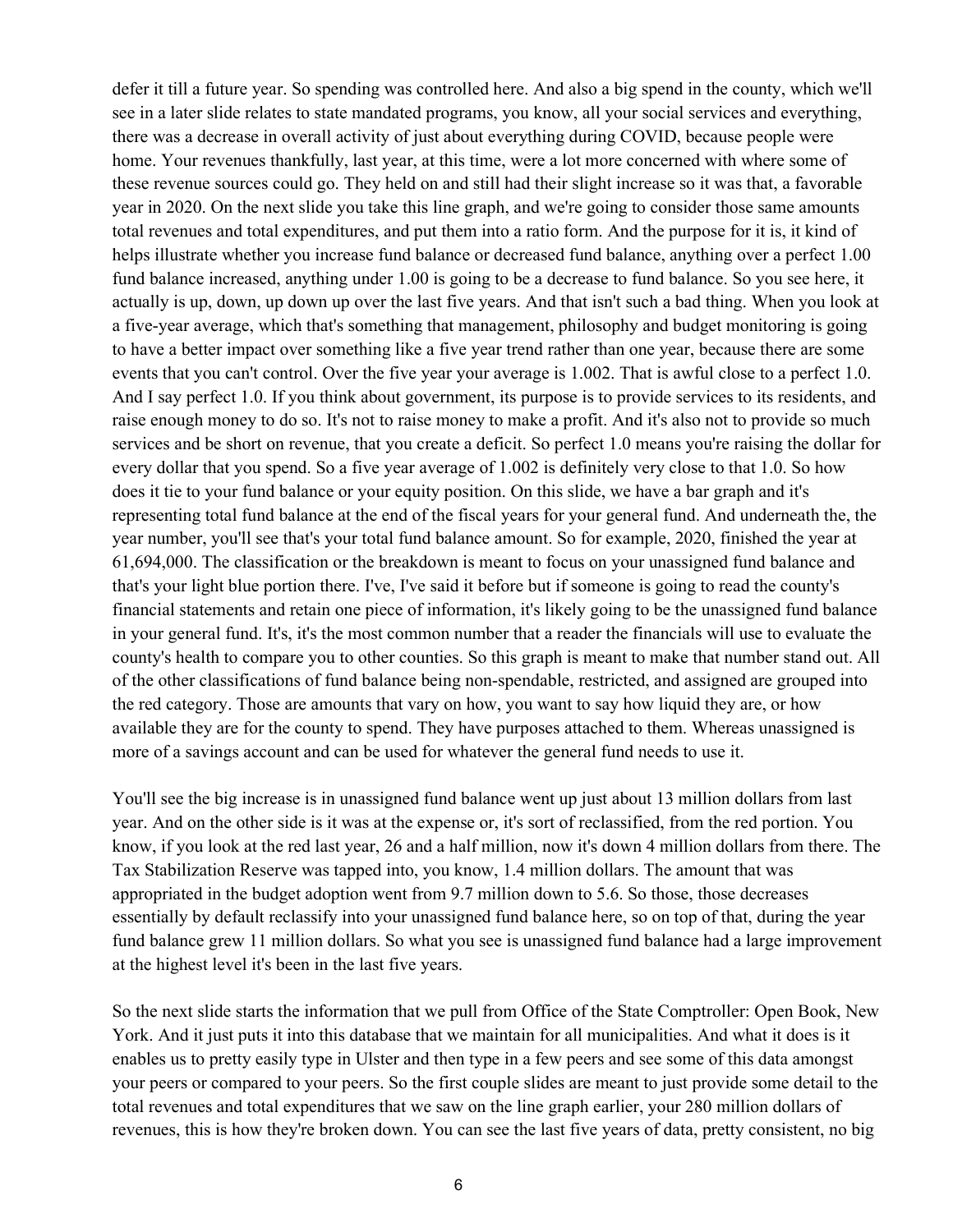swings from last year to this year. The next slide is going to show the other side you're spending. Spending, you can see the total bar, we mentioned a COVID year there was some savings there, decreased spending of about 16 million dollars, 17 million dollars. And the lion's share of that is within Economic Assistance and Opportunity, which is your largest portion. So in 2020 was 110.9 million dollars. That's down 16 million dollars from the last year. And that's tied to those state mandated programs, Social Services programs that I mentioned before, so that, that area was the main area that saw the decrease from last year.

This next slide is just bringing up that ratio that I spoke about before were your averages is, is very, very close to 1.00. This is just setting it up in our software, you see the last five years, again, for 2020, 1.04, because you did have such a favorable year with revenues over expenditures. And on the next slide, we take the last three years of that ratio, and then put in a few other county peers. We have a qualifying statement that this information, there are no conclusions to draw from this and certainly not as it relates to the audit. It is for informational use only. A lot of times it spurred some good conversation, or if anything, it's just something to sit back and digest. And it's interesting to see where Ulster compares to some of these other counties. We tried to put in, you know, it's both population, we tried to mix population, demographics, and geographic location into what peers we select but last year, I think we had Green instead of Putnam. Green actually doesn't have their 2020 information filed with Office of the State Comptroller yet. So we substituted in Putnam, but this is something that if any of you are interested in other counties, or maybe some of the other information that I've shown, compared to other counties, please reach out, let us know and it, it wouldn't take too much, maybe not in September, but it wouldn't take much for us to substitute in some different peers or give a larger list instead of just five. But on this one, again, this is your revenues to expenditures ratio. You saw significant growth from 19 to 20. There was growth in all, in four out of the five counties presented. Dutchess was the only county presented who didn't have an increase in their ratio for this past year.

The next slide, we take a look at the, the representation of your total revenues. So you, all the money that's being raised in the general fund and brought in- what percentage does your real property tax represent? And out of your total revenue, so we talked about something like 280 million dollars, 17% is represented by real property tax. You can see compared to the other four counties, you're among, you are the lowest as far as the proportion of real property taxes. So now there's, there's different observations you can make from this, but my duty today was, was to bring it and provide it to you guys. So another- the other large significant revenue that we're going to provide a similar comparison for is your net sales tax. So this is the number that is how much is retained by the county after you pass through to your local municipalities. So the sales tax here: Ulster's at 39%. This is pretty consistent with past years. And you also see the trend that from five years ago, which is the second set on the bottom of the slide here, you want to see, you know, have we become more reliant, less reliant, have sales tax gone up so much that it's taken over as a representation of total revenues, just about every county here has experienced an increase in the representation of sales tax, when compared to their total revenues. You know, that, that's a good thing. It's a sales tax, you have agreements in place so that you do receive that as revenue from the state. The tough part is, it's out of your control. But lately, you know, this has been a favorable agreement, to where it's, it's returning some good numbers to the county, and, and all New York State County.

Next step, and the last data point that we'll look at is your unassigned and assign unappropriated. From the AUD, it takes certain assigned fund balance, and adds it in with unassigned. So here's the last five years for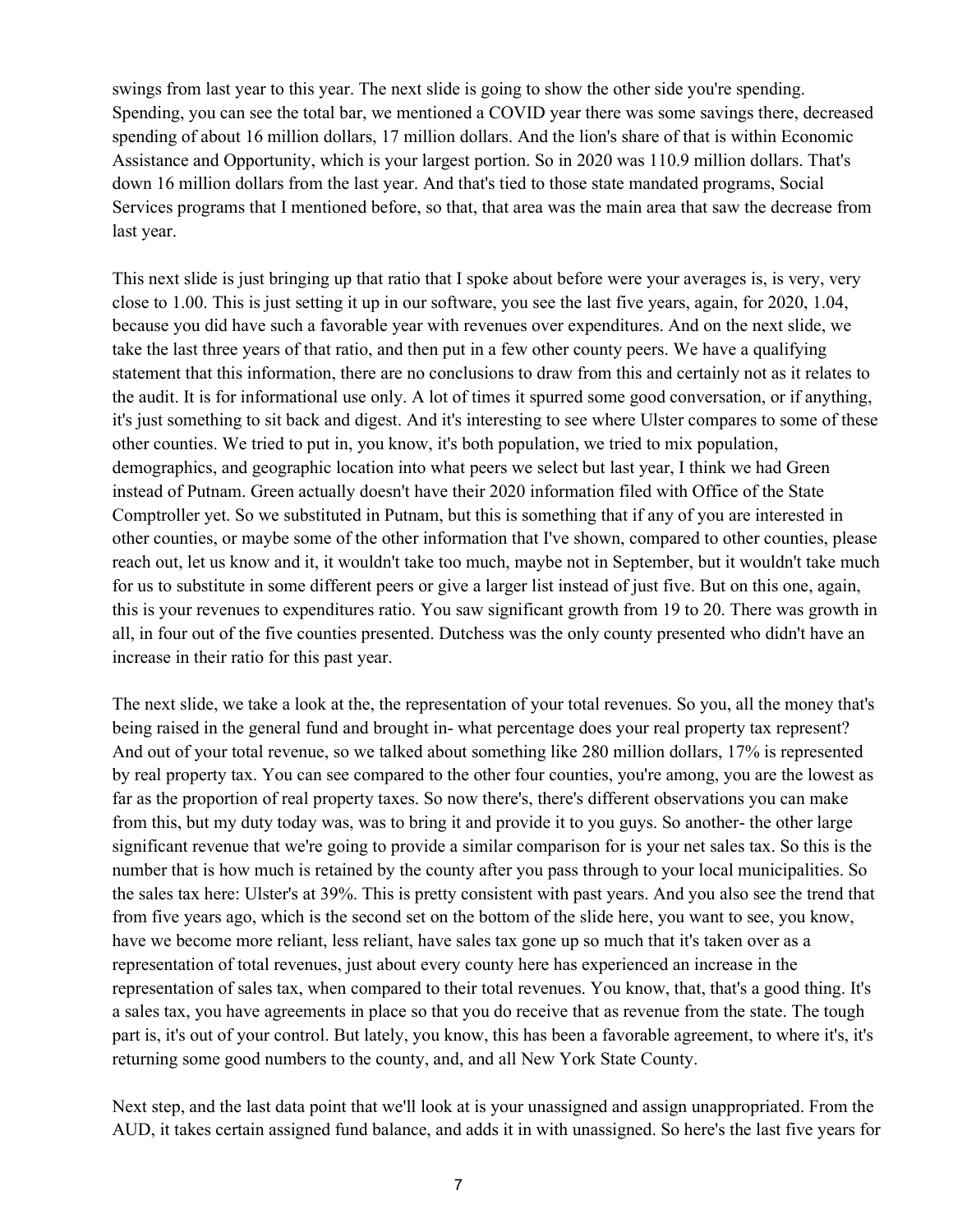Ulster County in their state report. And what you can see is, this is that available fund balance that I was talking about that if anybody is gonna take away one number from the financials, it will be your unassigned fund balance. There's a little bit of assigned in here, but you still see that sharp increase from 19 to 20. And that goes back to the red and blue bar graph where you saw the blue portion- row from 19 to 20. This is reflecting that same information. When you move on and compare this amount of your unassigned available fund balance compared to a year spending: 18 to 19 Ulster County had a tough year, you know, 19, total fund balance went down, unassigned fund balance certainly took, took a hit went down to only 9.6% when compared to a total year spending. But in 2020, it's risen from that 9.6 up to 16.3%. And in past conversations, we've talked about how the GFOA has provided, you know, two months or 16.67% as a recommended minimum for this classification of fund balance. And you know, the 16% the county is much closer than they were in prior years. And when you're looking across your peers, Duchess and Sullivan haven't quite gotten to that 16% if you're going to use that as a benchmark. But Rensselaer and Putnam certainly have adequate balances in their, their unassigned fund balance for their general fund. That and if you want to pull that down, Amber, thank you.

The last slide just to point out, it does have our contact information if you guys don't have it readily available. But you know, just encouraged if anything comes up. I know we've worked with you, a few of you throughout the year on different areas and, and we enjoy helping out. So please don't stop. The last item that, that we definitely want to accomplish on this call is to look through the draft management letter. I don't know how much in detail you guys would want to cover the prior year comments. The way that the county's asked us to put this communication together is to carry forward any comments that we've had in prior years that haven't been resolved. So what you'll see is an old comment, but then there's going to be a paragraph for each year that we have followed up in the audit to see what, what is the new status on this has any action been taken? So there are five prior your comments. I didn't know if if anybody wants to speak up as to do we want to go through one by one or I could provide more of a summary and then just open it up. If anybody had questions on any of the prior year ones. And then we could go through the, the newer ones in a little bit more detail since they're fresh.

**Chairman Parete:** I think a summary would be fine. Then we can move on.

**Carl Widmer:** Alright, thanks, John. So overall, there were five comments from prior years. One of them will always be carried forward to the next year. And that's because it is, it's called the future reporting requirements. And that's alluding to what the comptroller brought up before, those GASBs. They're always going to be coming out with new ones. So there will always be GASB comments in your management letter. But that's really just a roll forward and serves as an FYI for what GASB statements are coming up in the future years, not just necessarily next year. Two of the five had been resolved, but one was the Coronavirus comment from last year. And that's really because it was more of a just a record or best practice from us, there wasn't necessarily a, a direct action that we expected the county to respond with. So that has been removed because there is no direct action to respond. The other one that was actually, you know, something to be changed was in the Adoption Assistance Program last year, we noted that there was a checklist that could be used in all the applicant's binders or their, their files, to help ensure that everything is being done and everything is maintained in their file. And this checklist wasn't being utilized in all the files. So we followed up with the director there. And they provide a response that they are using that throughout their department now. So that one's been resolved, two of them will carry forward. The one relates to the different policies. It's called formalization of procedures. And there were five different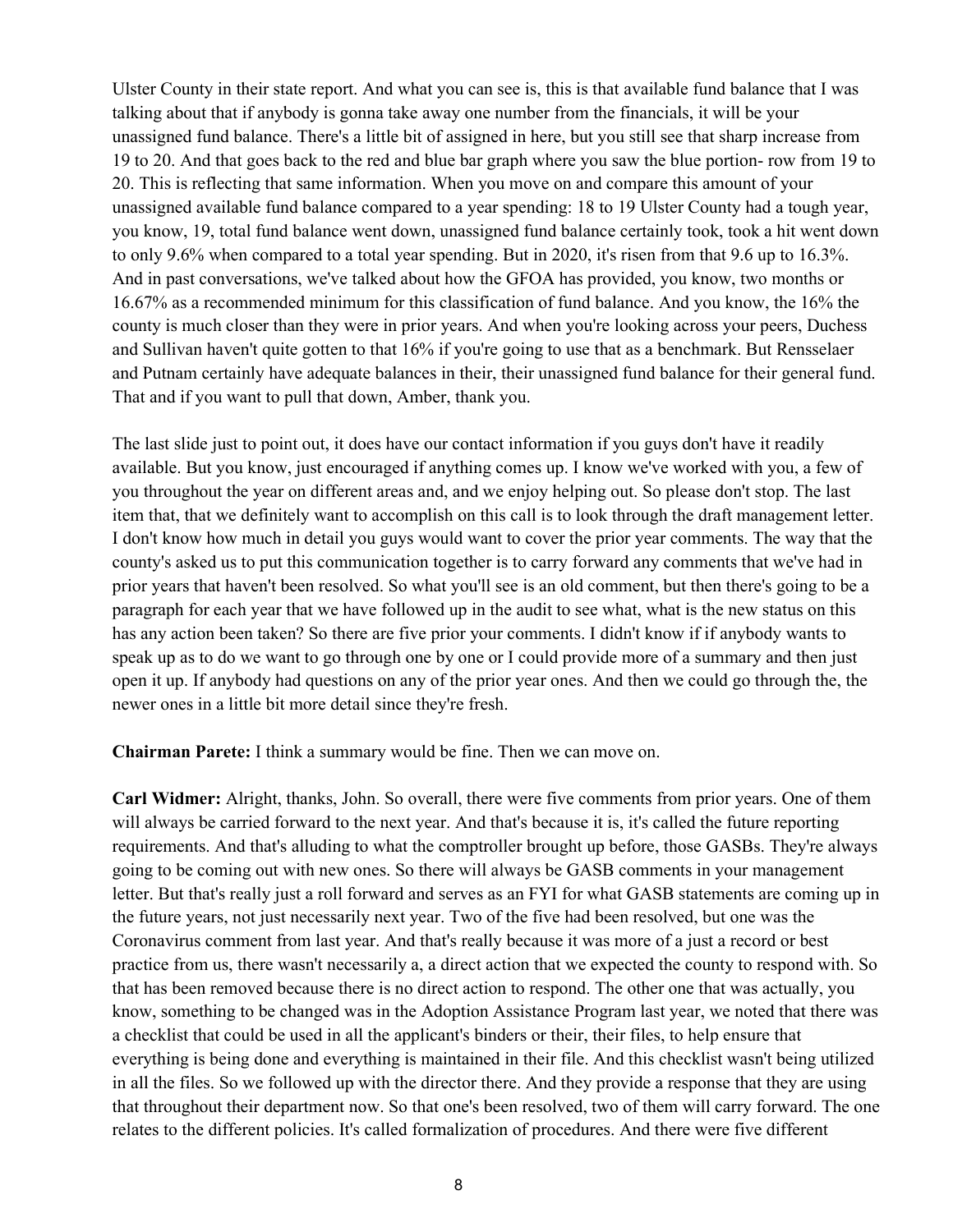policies or areas that we had mentioned. One that has been addressed during the year is a bank reconciliation policy. That will be removed going forward. But there are still three areas that no new policies have been adopted or changed. And that is for revenue recognition, to which the finance department has their stance and a couple IT policies related to disaster recovery and a risk assessment. Comptroller.

**Comptroller Gallagher:** Yeah, I noticed I think we raised this last year, it says that we don't have cybersecurity insurance, but we approve the invoices for that. So I know that we do. Um...

**Carl Widmer:** I think that is the comments are going to read exactly as they did when they were issued. And then it would require the reader to look through each of the responses for the year and I believe we do state that cybersecurity insurance is, is purchased or in place. That might be in the next comment the cybersecurity comment also.

**Comptroller Gallagher:** Okay, I, alright. Again, you know, an hour to look at it. But...

**Carl Widmer:** Yeah.

**Comptroller Gallagher:** The top of page four in cybersecurity. The second line from the bottom of that first paragraph, further the county should consider purchasing cybersecurity insurance.

**Carl Widmer:** That is, that's the comment from 2017.

**Comptroller Gallagher:** Thank you. Okay, I gotcha.

**Carl Widmer:** Yeah, we don't change the comments. They stay as they were issued to look for if something had been addressed or changed. It does require the reader to read those follow ups. At the end of the 2019.

**Erica Handley:** Yeah. Yeah, that's what I was just gonna say the last sentence of the 2019 follow up has the, the confirmation that, that you do have that insurance.

**Comptroller Gallagher:** Sorry, great, thank you.

**Carl Widmer:** Yep. So and then the other one was that cyber security policy, while insurance is taken care of, there is still no movement towards a, a formal cybersecurity policy that, that was recommended. So on the new comments. There are three comments this year, we- yes, Amber.

**Deputy Clerk Feaster:** It might be beneficial to add the statement to 2020 follow up that says the county has continued the cybersecurity insurance noted in 2019 or something to that effect to know that there's, that portion of the comments still taken care of.

**Carl Widmer:** Got it. Yes.

**Deputy Clerk Feaster:** Thank you.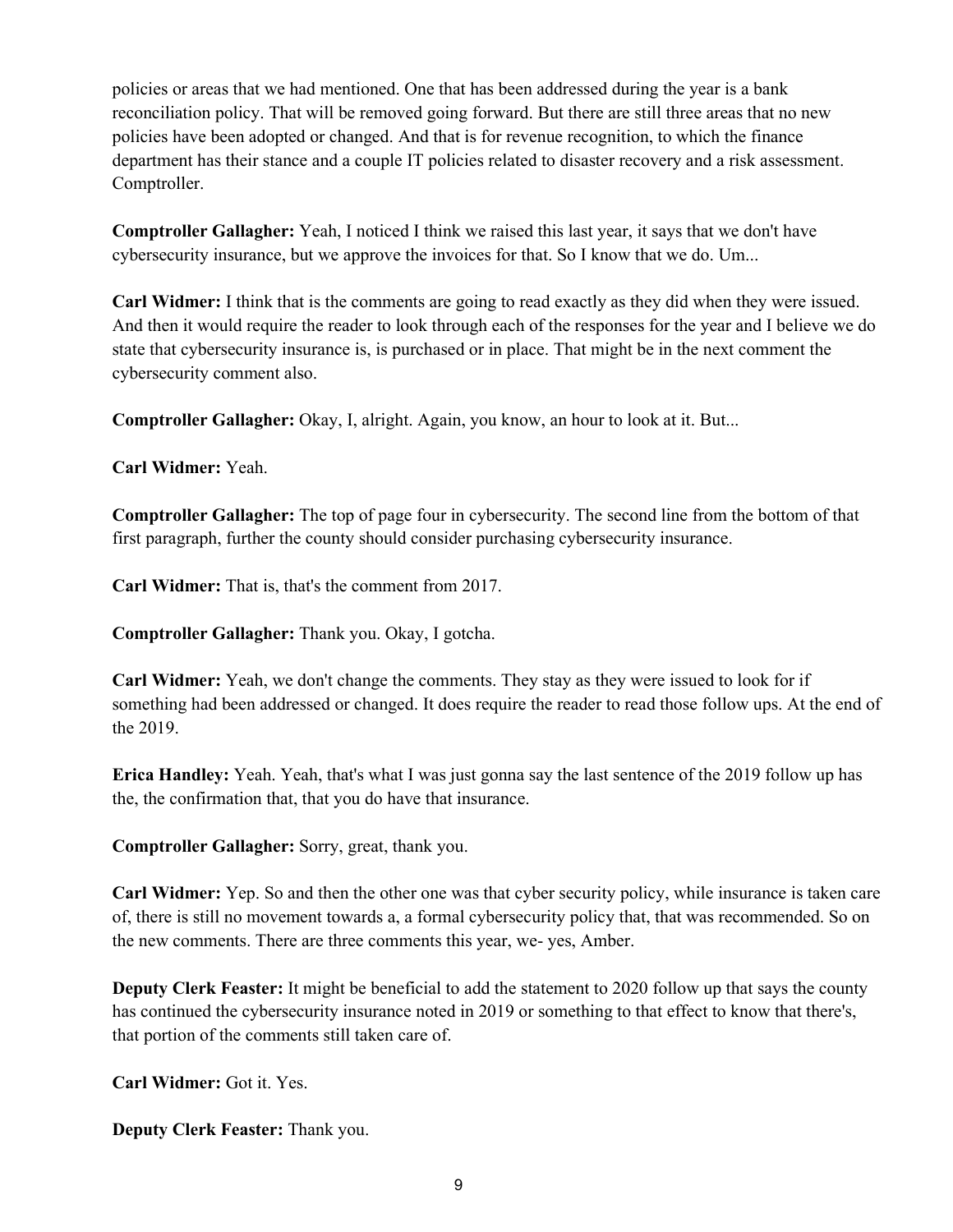**Carl Widmer:** All right. And then beginning on page six of the draft management letter or the current year comments. The first one is titled Schedule of Expenditures of Federal Awards Reporting. That Single Audit, federal compliance audit, that we perform it It is based off of this SEFA, the Schedule of Expenditures, and the financial statements as a whole. The governmental funds are reported on a certain basis of accounting called the modified accrual basis of accounting. And there were a couple programs that were reported in the SEFA on a basis other than the modified accrual basis, they used the cash basis. We noted this during the audit, followed up with the department, I believe it was the Office of Employment and Training. And it's basically already addressed because that individual didn't know that it should be on this sort of accrual basis. So it needs to be recognized when a service is received, rather than necessarily when a check goes out. So I would expect that next year's follow up, this is already going to be resolved. Second one was something that if you recall, in the entrance meeting, Luke Malecki, another partner with us, he had mentioned looking into a remote work environment, policy, and essentially, you know, as much as we're doing so much more remotely, even on the audit side, what about all the county employees? You know, what opportunities? What are they entitled to, as far as working from home or working remotely? And what policies are in place to govern how all of that works? Who do they have to ask to get approval to work from home? What are they subject to as far as the equipment that they can use? There's a few different areas that you can look at, but it's becoming more and more significant. Now, if you have an individual who works from home, they don't come into work. And you call them to say, well, I'm working from home today, would you be able to say that they are in the right or in the wrong per a county policy. So that's really what the, the idea of the comment is, is to get to a place where you feel comfortable with the structure that working from home is going to come back. And then the last one is just called new financial reporting standards. And that is the one that I mentioned is going to be there every year. This is a list of all GASB statements that have been issued, and are going to be required for future implementation. So these are things that we can definitely serve as a resource going forward. We did serve as a resource with GASB 84 and finance and implementing that. So it's a for-your-information up to GASB statement 97 at this point. But that's, that's all of the, the material for today's meeting. I know it is a longer communication, I hope everybody benefits from us trying to get everything together in one meeting. Now before everything's issued, rather than having the management letter trail afterwards, I think this was not a more efficient way to do it.

**Chairman Parete:** Amber, you have anything you want to chat with? Or the right honorable controller?

**Deputy Clerk Feaster:** No, thank you.

**Comptroller Gallagher:** I have a quick question. If you, if you have a county that you think has a good remote work policy, we'd love to see, you know, a county policy. Yeah.

**Carl Widmer:** Okay. We can, we'll definitely follow up. It is a newer item that I don't off the top of my head of one that I'd say, oh, yeah, let me get you it. But we can look into it. And I'll keep an eye out over the next month or two and forward something.

**Comptroller Gallagher:** I think we've talked about revenue recognition every year. So just put it as a standing request. If you see a great revenue recognition policy. You know, we'd love to see it. We understand finance's position.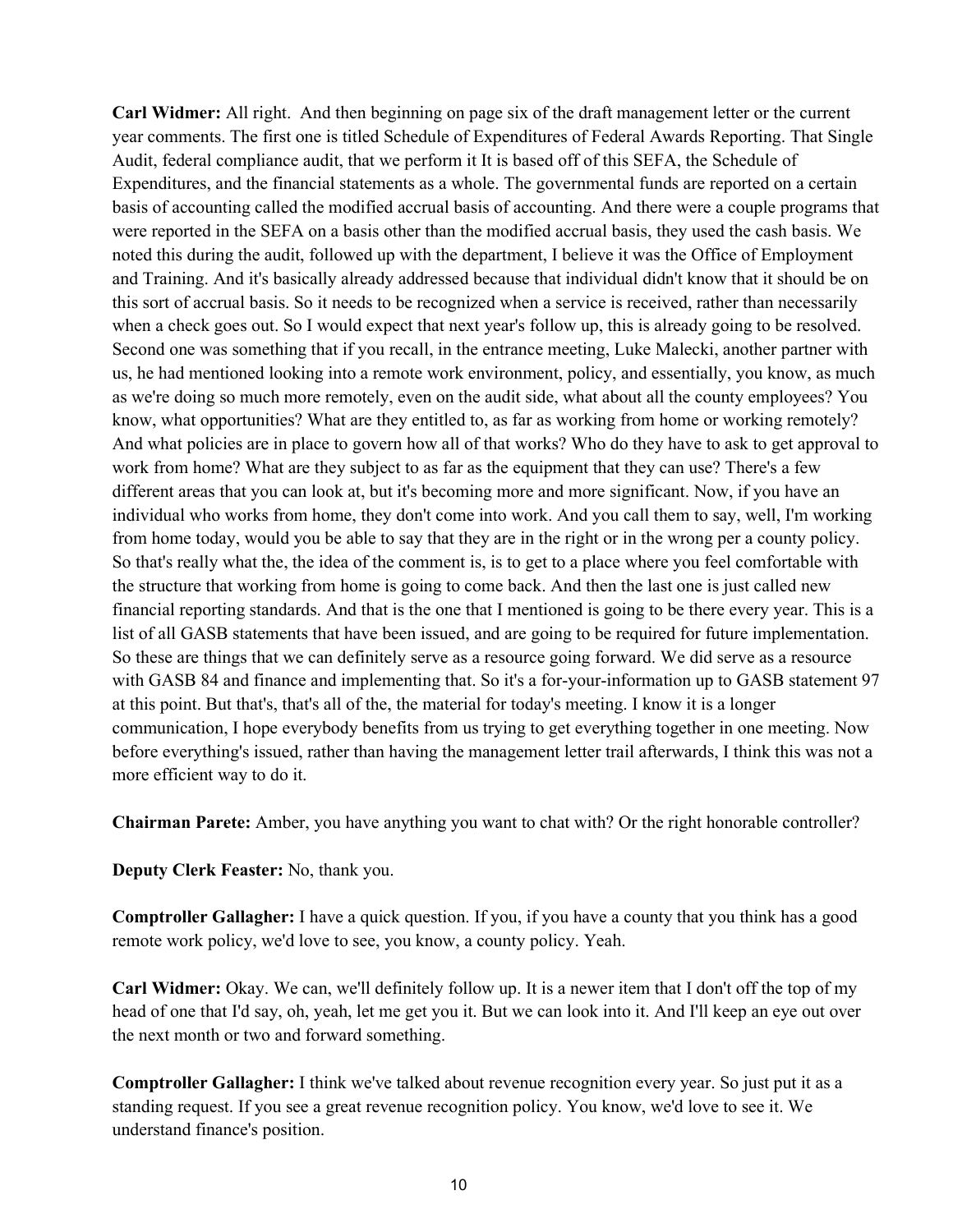**Carl Widmer:** Yep.

**Chairman Parete:** Any of the committee members want to chime in chat, ask a question, make a statement. Okay,

**Legislator Gavaris:** Can I...

**Chairman Parete:** Thank you.

**Legislator Gavaris:** I do have, John, if you can make time for a second. The management letter. So I'm confused. It sounds like from my experience, you're combining an opinion letter and a management letter into one. My experience with management letters are that they are things that are actual deficiencies, not necessarily best practices. But it sounds like you're putting them both together into one and anybody like myself, I hear all this and I'm thinking we've got a manager letter with all these things on there. But in reality, some of them are just pointing out like future requirements. We're not deficient in those, those areas.

**Carl Widmer:** And that's been our firm's approach on management letters for pretty much universally, I understand what you're saying and I think a common reaction to hearing management letter is more so like a report card and what are our findings? We've tried to add in, we think this is the best forum to include things like best practices that we have. Because while it might not be a deficiency, it could be an area of improvement to consider. There are al-, alternatives. We don't have to put it together this way. In fact, this, the communication of this letter isn't even required. We have it in our contract. So we will provide one but if there are no reportable findings, and those are the serious ones, you guys don't have any, we wouldn't need to produce a management letter. And at an end of audit. Oftentimes, it is requested, because groups, decision makers, boards are interested in areas of improvement, even if they don't have findings, necessarily. So that's how we've treated it. I mean, if it was a concern of the group, we certainly could consider now maybe having a separate communication, and it's, it's only best practices, and a management letter would only include what you're referring to more so as like control deficiencies.

**Chairman Parete:** Anyone? March.

**Comptroller Gallagher:** Of course, I'm going to just keep, keep grilling you. Sorry, I have questions. Um, I, unfortunately, was not able to attend the prior meeting with Mr. Malecki. But I did review the minutes and listened to the audio. And it was very helpful to hear you guys talking about ARPA and the CARES money. I wanted to just confir that you maybe were aware that we have put all of the ARPA funds into capital projects, even though we do anticipate some operating expenditures out of them. I'm unable to find any other county that in New York that has treated the ARPA funds that way. And I'm wondering if you have any experience with any of your other clients who may have done that, or any thoughts with regard to that?

**Carl Widmer:** I'd say it's probably a separate conversation, if we're gonna get into the weeds. If you wanted to send me, if there's any good document that states dollar amounts, and the purposes that they're being allocated to by Ulster, we, we can look at that, and then kind of move forward. You know, there,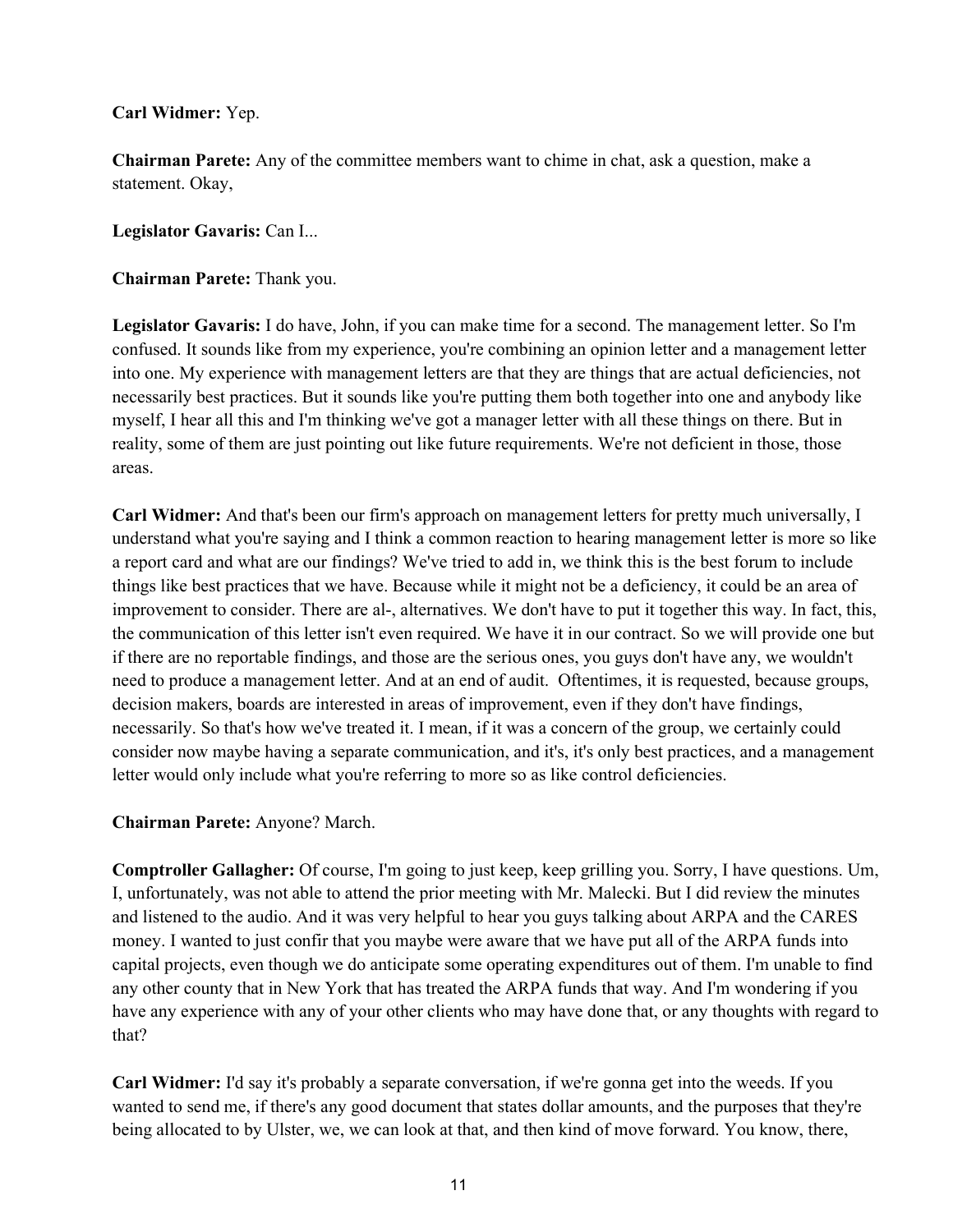there's many different purposes of the different capital projects and ins and outs. So if you want to start that conversation, you know I could certainly take a look at it. And I'm sure, Luke would be interested to.

**Comptroller Gallagher:** Well, that's really in the hands of the Legislature. So I'll confer with the chair to see if he's open to that. But yeah, we just want to make sure that we're doing it right. And obviously, you know, I think finance was having to make decisions, prior to guidance from OSC at the beginning. And, and now we're looking at I mean, I think the, the decision was made because it's easier for multi-year planning.

**Carl Widmer:** Yes.

**Comptroller Gallagher:** Yeah.

**Carl Widmer:** Everything is still before final guidance, because its still not out yet.

**Comptroller Gallagher:** Right.

**Carl Widmer:** Yeah, we have been, I mean, that is getting into another service. We've, we've been hired by a few other counties and municipalities to help on the compliance side. And we do kind of like a continuous auditing. So rather than on an annual basis, as transactions occur, or as plans are put into place for ARPA, we can compare it to the available compliance guidance. You know, that's something where we're putting contracts out there to work with people.

**Comptroller Gallagher:** Okay, great.

**Chairman Parete:** All right. Anyone else?

**Legislator Gavaris:** Just one more question about the priv-, you mentioned the cybersecurity before. Does that also extend to the Health Department? Are they also deficient as well? Or you didn't get that deep- that detailed?

**Carl Widmer:** Off the top of-, I couldn't tell you an answer directly right now. I think our comment would be for county-wide policy. But that's not to say that the health department has something in place themselves.

**Legislator Gavaris:** Okay. Just from a HIPAA standpoint, which is what my experience is, I'm just now concerned. When you said that I just started thinking of Privacy Act and those requirements and if we're deficient there, then we have multiple problems. Potentially very expensive ones.

**Carl Widmer:** That is, that's an area that's not covered in our audit. So I don't want to speak outside of our scope.

**Legislator Gavaris:** Yep. We could look into it internally.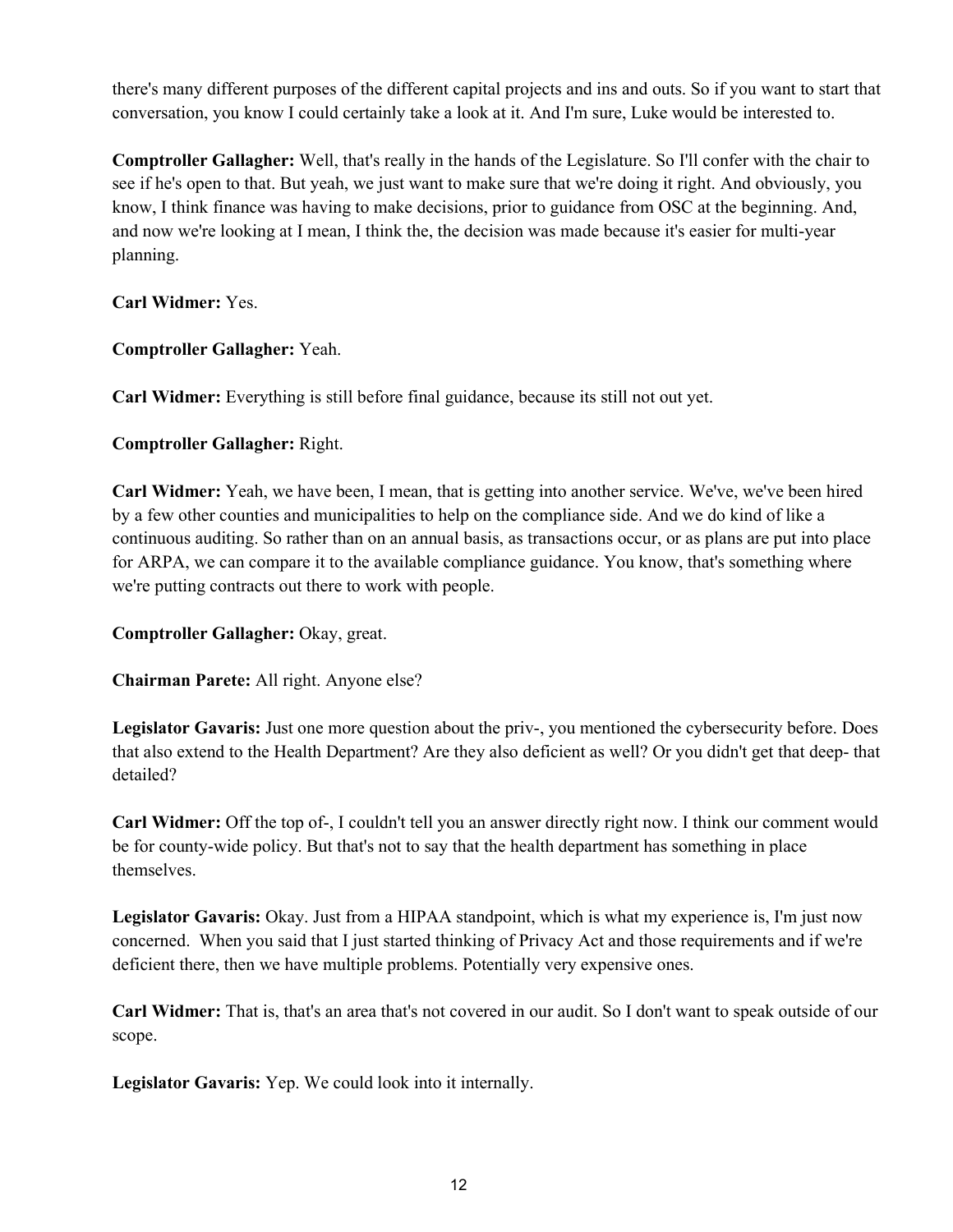**Chairman Parete:** Okay. Anyone else? Amber, you have anything? Thank you to the, to the firm. Thanks for coming down and sharing this with us. If my memory serves me correct, the legislature next year we'll be looking for RFPs. Because aren't you, you're in your last year of our, our arraingement, aren't we?

**Carl Widmer:** Yeah, I believe we just got renewed to do the audit for the year ended December 31, 2021. And that's the last option year on our current contract.

**Chairman Parete:** Right.

**Carl Widmer:** Yes.

**Chairman Parete:** So that's something that the next group can be, going forward, concerned with. Well, that's new business, any old business, anything else? It was very action packed. Me- Yes. The Honorable Legislator Ronk.

**Legislator Ronk:** It's actually not for Drescher & Malecki. So if we want to finish up with them, I just have a piece of new business for the audit committee to discuss that they may or may not need to be here for so.

**Chairman Parete:** Well, you're welcome to go now. I mean, however, you guys work it. All right.

**Carl Widmer:** All of you, thank you very much.

**Chairman Parete:** Thanks very much.

**Carl Widmer:** We'll be in touch. We'll probably, we're gonna utilize Amber as the, the liaison to carry forward with issuing.

**Chairman Parete:** Yes.

**Carl Widmer:** But our goal is to get everything out by the September 30th deadline.

**Chairman Parete:** Okay, thank you.

**Carl Widmer:** All right, thank you.

**Erica Handley:** Thanks everyone.

**Chairman Parete:** Alright.

**Legislator Ronk:** May I, Mr. Chairman?

**Chairman Parete:** Legislator Ronk. Yeah, you got it.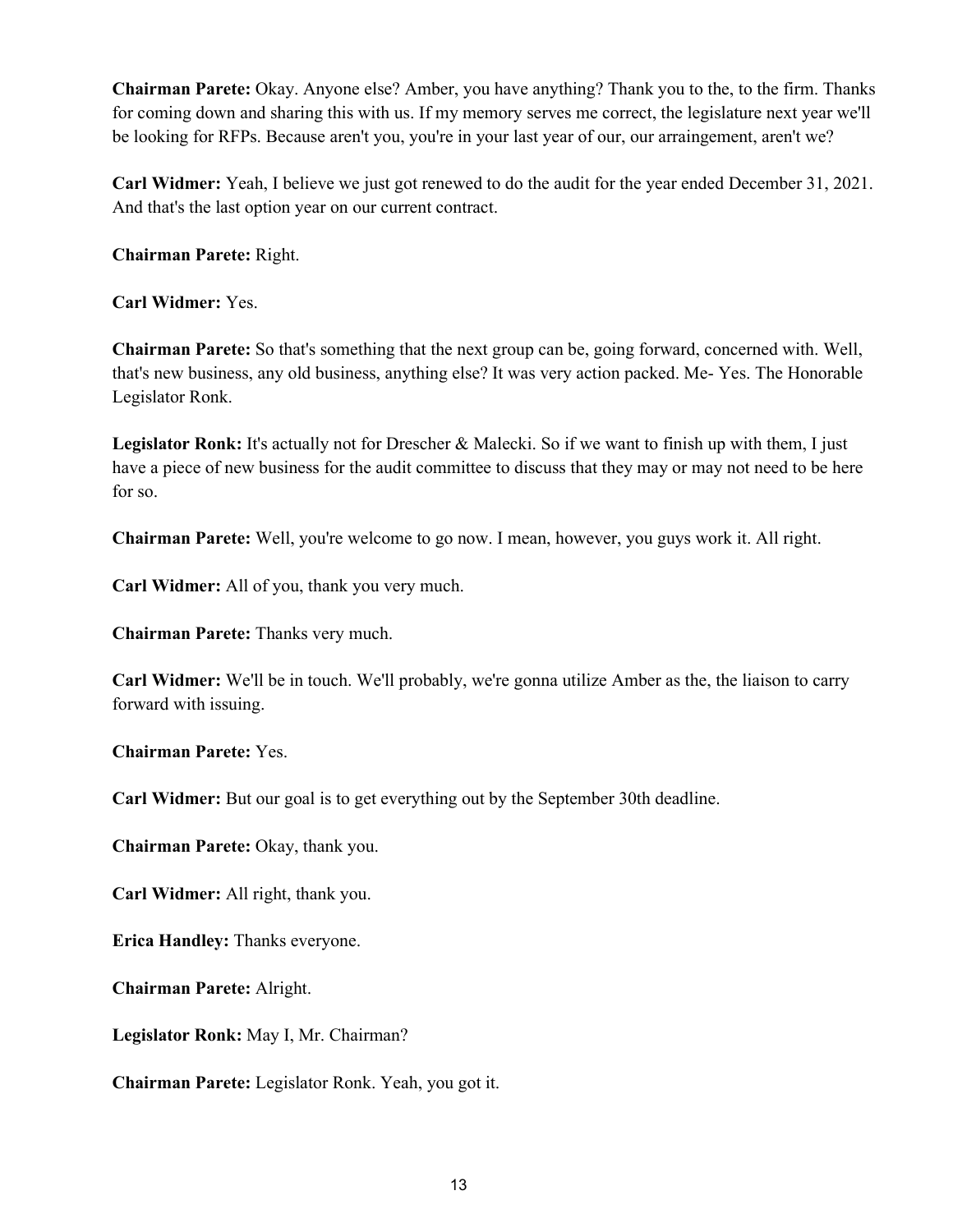**Legislator Ronk:** Um, so, one thing that we're tasked with other than just, you know, the business we just dispensed with, is any other audits or agreed upon procedures that we may want to tackle. One thing that I've been concerned about for, I guess, probably the last, you know, what's it, you know, eight months or so, is the County Executive's Project Resilience. I really think that we should take a look into how that money was spent, where it was spent. Not only where the money came from, and where it was spent, but also county resources that were utilized. Either staff hours, or, you know, you know, buildings and maintenance and, and things of that nature. You know, I just, I'm not even saying that there was anything untoward or bad that happened with it, but I think it'd be a good exercise for the legislature to engage a firm, to really do some work to delineate to us and the public, you know, where the money came from, where it went, and what county resources were used for it. Um, and the way I would move forward on that, if, you know, if, if I had my way was, would be to have Amber draft up an RFP for an agreed upon procedures, from an auditing firm, or an accounting firm to be able to look through that information. Of course, with the County Executive's, you know, assistance and cooperation.

## **Chairman Parete:** Alright.

**Legislator Ronk:** I just wanted to put that on the table for discussion, see if anybody else had a thought on it.

## **Chairman Parete:** Legislator Laura Petit.

**Legislator Petit:** Thank you. I'm, I'm also interested in, you know, some of the new programs that we have coming up and one in particulars been causing quite a few phone calls to me. That's the review of properties that are on the auction block, and what their selection process is and, you know, there was a statement that, you know, first it was five properties that came off and other keep saying four that there, there was no interest and I know, at least two of them, and I have a feeling one of those is the one that came off, you know, the the interest list, had quite a bit of, you know, neighborhood interest, you know, that the adjoining neighbors wanted to purchase them. So I, you know, we're looking at audits and policies and what properties we really should be pulling that would benefit the public more, you know, in other programs, I think, you know, this would be one of them.

**Chairman Parete:** But where do we go? I mean, to Ken Ronk, Legislator Ronk's position, certainly the last year and a half has been a tumultuous year. There were some, what I think some very successful programs to try to help sustain everybody. And that means I think a good review would probably be a good idea for a whole variety of reasons. Things seem to have worked well. And I don't think anybody has anything to be ashamed of, to hide. I think it was quite frankly successful. So I agree with you Ken on that. I don't know where to go with yours, Laura. I mean, we don't really I don't know where our authority I think it ends after today. So you You know, maybe that would be Ways and Means Committee? Somebody? Laws and Rules? Any reviews are good reviews. And folks have concerns. Well, that's even more reason for a good review. Ken.

**Legislator Ronk:** Just to, just, just to continue on the point that I was making, and then I've got a comment to make on the point that Laura made. You know, I agree that, you know, that a lot of things work really well. I'll tell you, one thing that concerns me is that during the discussion that the Legislature just had on the Communication Specialist position, the person who on the day after session, just so everyone who isn't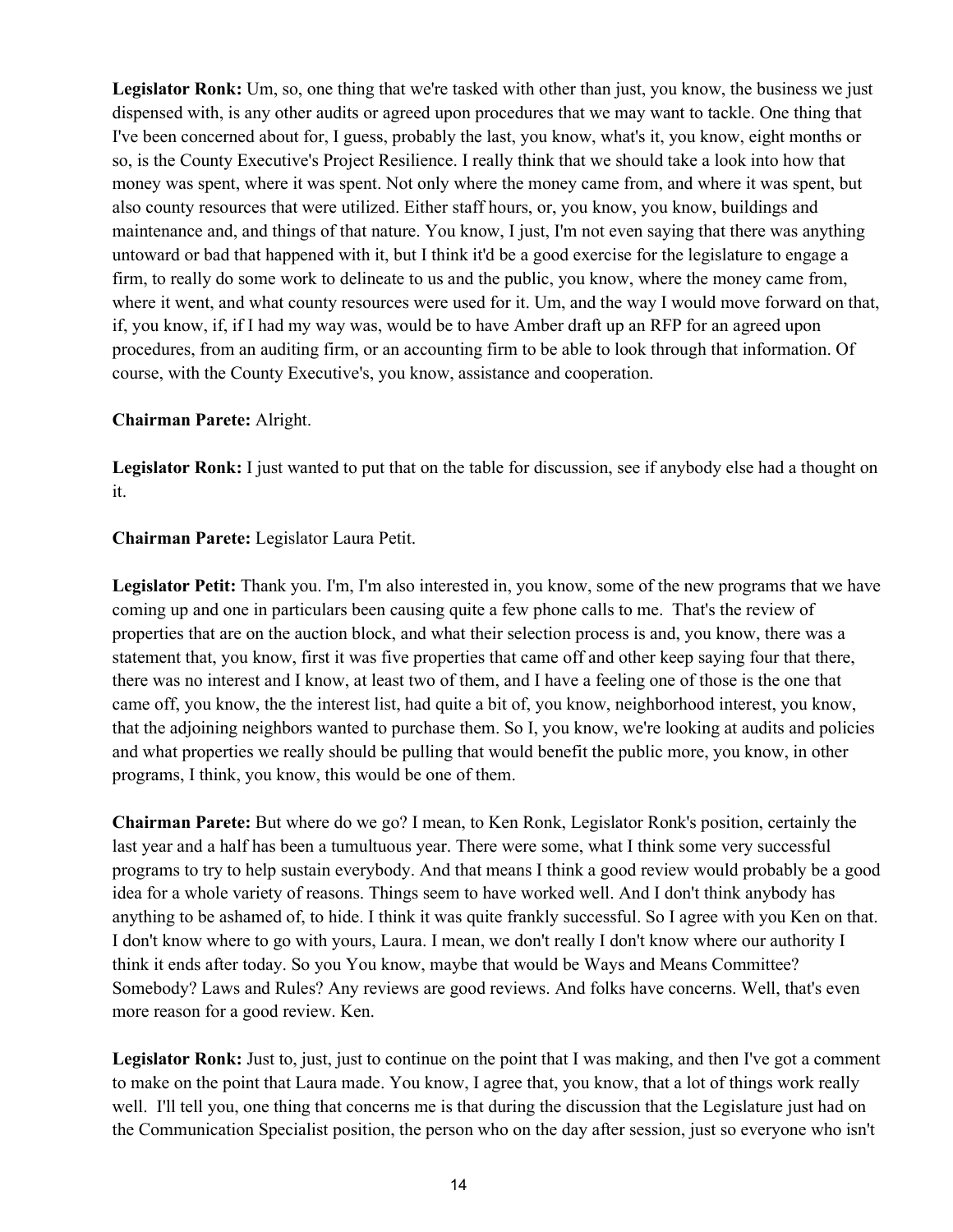aware is aware, the day after session, the person that we all thought was going to be hired for the position was, in fact hired for the position of Communication Specialist. And that, that was obviously you know, as we all know, Hillary Harvey who, prior to that was an Accountant, was in an Accountant position in our previously adopted budget in the Innovation team or formerly ACE. Just after January 1, that position was reclassified as a separate CSEA position without the legislature's knowledge and or weight in, and she kept being described to me by the County Executive's office as the, you know, Head of the Resilience Service Center, which is another, you know, semi division of the county that the Legislature was never made aware of, nor weighed in, on nor approved. So those are some of the things where, you know, I would be interested in the progression of Project Resilience. We've been using the word "resilience" a lot around Ulster County government lately, and it doesn't have a clearly defined role. And it doesn't have clearly defined staff. And it hasn't had any weigh in by the Legislature. So I think that, you know, it would be a good exercise for this Legislature to ex-, to execute a little bit of oversight on Resilience county wide. And I think the first step towards that is finding out, you know, where the dollars came from, where they went, how we got here, and what county staff were involved.

**Chairman Parete:** If I, what I'm hearing is two concerns, and there may be many other concerns out there. Sometimes you hear these concerns in bitch sessions, and other times you hear them in a good setting like this. Who would be the one? What's their narrative on? How we could go forward? What is the mission statement of this committee? Quite frankly, what do we do have two meetings a year? Would they be the Investigative Committee for budgetary issues, finance issues? I mean, I think we need a little guidance with that. Look at I won't be here. But I think your point is extremely well taken.

**Legislator Ronk:** You will be for the next couple of months, Mr. Chairman.

**Chairman Parete:** That's about all and that's going to go like a blink of an eye. I know real life, but your point is well taken. It's not necessarily adversarial. It's informative. And it's all I don't, I don't disagree with you at all.

**Legislator Ronk:** So the Legislature has a Other Fees for Professional Services line where we pay out the, you know, annual audit out of and there's usually funds left in there. The Legislature from the last couple years has been appropriating some extra funds for things like this. We've done different, you know, financial picture agreed upon procedures over the years out of that funding line, and it's been this committee in the past. I mean, I think that it started when I was the Chairperson of the Legislature, that this committee was tasked with finding out what we wanted to spend those funds on. When it came to, you know, I don't want to use the word audits because they're, we're not asking for an actual audit. Um, but you know, with these agreed upon procedures that we've done in the past on, on things like the Law Enforcement Center and the Sheriff's Department, among others, you know, this committee has been the one and Amber has done a fantastic job in both drafting the RFPs and working with the, you know, accounting and auditing firms to make them happen so that that's why I'm bringing it up here. I think it is part of our part of our charge our task.

**Chairman Parete:** Alright. I mean, the Law Enforcement review was so long ago I you know, sometimes I forget what I had for breakfast, but I mean, if that's where it's coming from, I absolutely agree with you that they're just plain informative. It's- we're not talking about adversarial things here.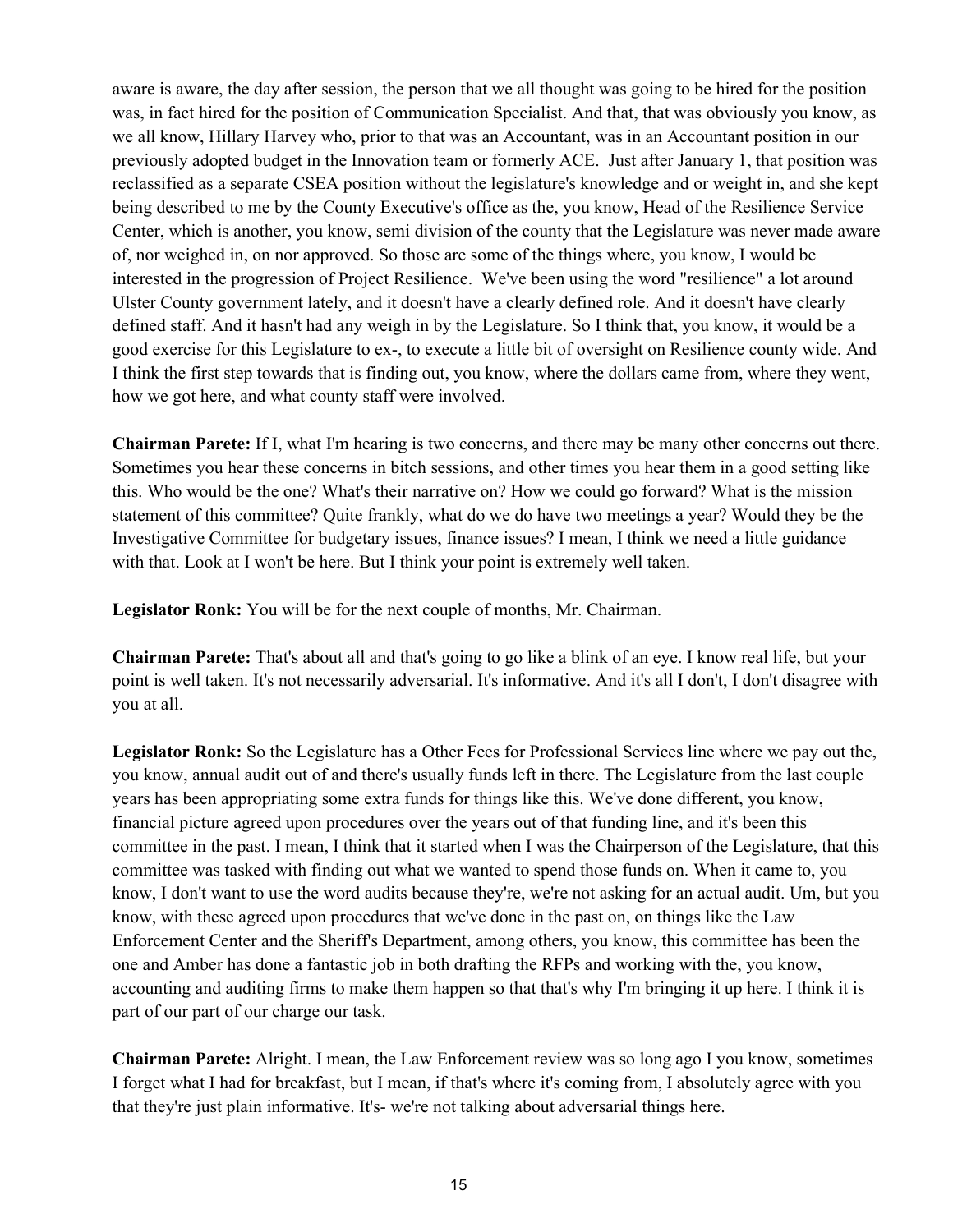### **Legislator Ronk:** No.

**Chairman Parete:** It's just for the information. The money for the for the the the audit firm we just hired or heard from comes out of the Legislature budget.

**Legislator Ronk:** Yeah. And, you know, again, I think that there I have a lot of small questions. But the one overarching issue that made me bring this up today is that there seems to be a lot that this legislature has not been made aware of by the administration, about how Project Resilience and and its subsets have have worked. And quite frankly, what staff, you know, and without getting too deep down a rabbit hole, you know, that that flows into the staff that were involved in the use of the universal basic income pilot, because every time I was asking the County Executive's office, about a the UPI pilot, and why the Legislature wasn't involved in the decision making there, I was told that the county doesn't have a role in it, that it's done by the University of Pennsylvania, and the NoVo Foundation, or the Community Foundation or Project Resilience, you know, all these things are used interchangeably. And, um, you know, I did see seven to 10, press releases go out talking about County Executive Pat Ryan's universal basic income pilot, which, you know, I can tell you, those press releases are written by county employees. So county funds were expended to, to, you know, to, you know, publicize the project. So, you know, these are, these are the things that I have an issue with when we're dealing with private, what are being told to us is all private funds, but the taxpayers are paying somebody to promote what's being done with the private funds. So it's not, it's not all sans, taxpayer.

# **Chairman Parete:** March.

**Comptroller Gallagher:** I wanted to weigh in and just share what I know, because I'm, you know, I'm not a voting member of this committee. I am a member and I have a unique background because I was the president and CEO of the Community Foundation. And I do feel like and I agree with Legislator Ronk, there is a tremendous amount of information that is not public here. And is not known by the Legislature, which might change your opinions on decisions in certain matters. But I want to share with you what my understanding of the Project Resilience funding genesis, you know, where that money came from, and where it went to, to the extent that it would be helpful and I will be more than happy to work with any outside auditor or viewer that you request or hire. I don't think I'm appropriate because of my dual hats on, you know, my previous role. When, I don't know if you recall, but County Executive Mike Hein made an announcement that he had secured four million dollars for restorative justice. That funding was made as a grant from the NoVo Foundation to the Community Foundation's of the Hudson Valley for the purposes of restorative justice programming at Ulster County, in Ulster County. The grant was set up originally to not flow through the county except for one million dollars of that which was for the Mid-Hudson Linear Park. The Restorative Justice Funding was slated to flow directly to service vendors, like BOCES, of SUNY Ulster, and a smattering of other agencies that were supposed to be providing restorative justice programming, ostensibly for Raise The Age youth in the 14 to 16-18 category. What we saw over the very beginning of our program, while I was still at the foundation, was that we did not have a tremendous number of youth in that category. And that money was not, honestly was not, you know, going out the door to those agencies in a substantial way. I do not know what conversations occurred between the County Executive, Novo, and the Community Foundation once I was here with regard to that money, but my understanding is that that Project Resilience money is that same fund. And I do think that's an important thing to note because it was laid out to the public and to the Legislature as if it was restorative justice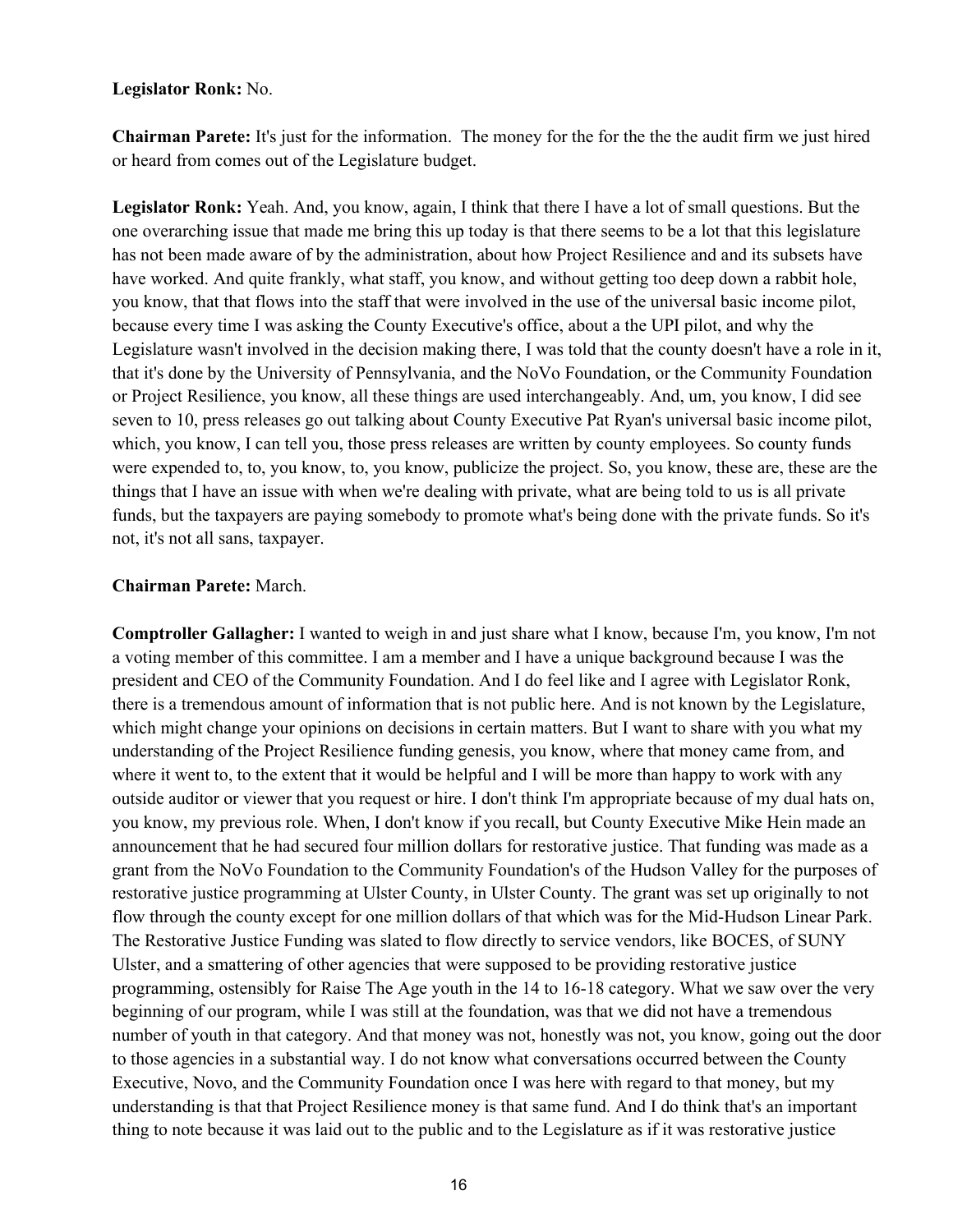funding, and maybe it makes sense to reposition money that isn't being used. I mean, that, that, that is something that has to be considered. Now, how that money flowed out, and I think this is important with regard to you guys hiring an outside auditor because I'm not sure how you may need to get the consent of these other bodies. That grant went to United Way of Ulster County, that Project Resilience grant money. There was definitely more work being done. And our office was starting ask questions at the very beginning of Project Resilience. Who's making the decisions? We were asking Amanda Laval, we were asking Evelyn Wright, because they were making decisions about certain restaurants being paid and we were concerned that the county was weighing in on what restaurants would survive the pandemic, by making a resource allocations through Project Resilience that we didn't have a clear picture of. So I just, I wanted to share with you that, that piece of it to say, you know, I come from that prior hat, I want to fully disclose that to everybody here on the record, I am more than happy to work with anyone that you retain for that purpose. And I will share gladly any information that I can, on that matter. On the matter of the real property auction, I want to say that, as you know, our office called for the Executive to abandon the plan to have an in person auction. They did so and they went online. And we were very pleased that that occurred. But we are interested in a number of aspects of the real property that the county holds. Meaning, the hazardous uncollectible list, how the auction is conducted, what properties are taken off for public purposes, such as affordable housing or other means, what are the criteria used, whether or not the legislature should be weighing in on that, as well as a number of other aspects like what happens to properties that are redeemed in between? Are buyers required to meet certain standards in terms of them taking a you know, say, for example, and making an affidavit under oath that they have no associated connection to the prior owner? So there are a number of pieces of that, that we are very interested in, and may be able to accommodate some of the Legislature's questions with a deeper dive without any sort of cloud or conflict of interest, like their Project Resilience would have. So I wanted to just offer those two things and say that, you know, we'll, we'll look forward to following up with all of you on real property auction and being as helpful as we can and thinking about that going forward. Yeah, and I'm happy to answer any questions anyone has right now for me on either topic.

**Legislator Gavaris:** Mr. Chairman, if I can, just for a second. Two, two comments. So to Legislator Ronk. I agree, we need to figure out where the money went, how it was distributed, who was involved. But I think an interim step would be for us to ask for that information first, see if we're getting it, and then evaluate it, before we start bringing it, because I just don't understand what an auditing company would actually get out of this if they're not going to get the information. So I think we should ask for it first. And then move from there. Because we may get everything that we want out of it. I don't think that's true, but at least it's a good start. To answer the property question for Laura, I think you could speak with the Legislator Bartels, but I think she's already been down this road and the answer given was, the properties were removed because there was direction from the Legislature that we were going to be doing a property, a land bank, and that this was to go towards that. Now that that was the answer, given it's not a good answer. And it's not a legitimate answer. But that is the answer. The question would be then, what do we do about it? It was not done properly. It should not have been done. That's a decision for us to make, you know later. But that is the answer that was given at least,

**Chairman Parete:** Laura? Sorry for not using the, the prefix Legislator, I apologize.

**Legislator Petit:** Um, it I think the timeline is off on that, because this all came to light prior to any agreement to doing a land bank. And, you know, in fact, it was a constituent that called me up and said,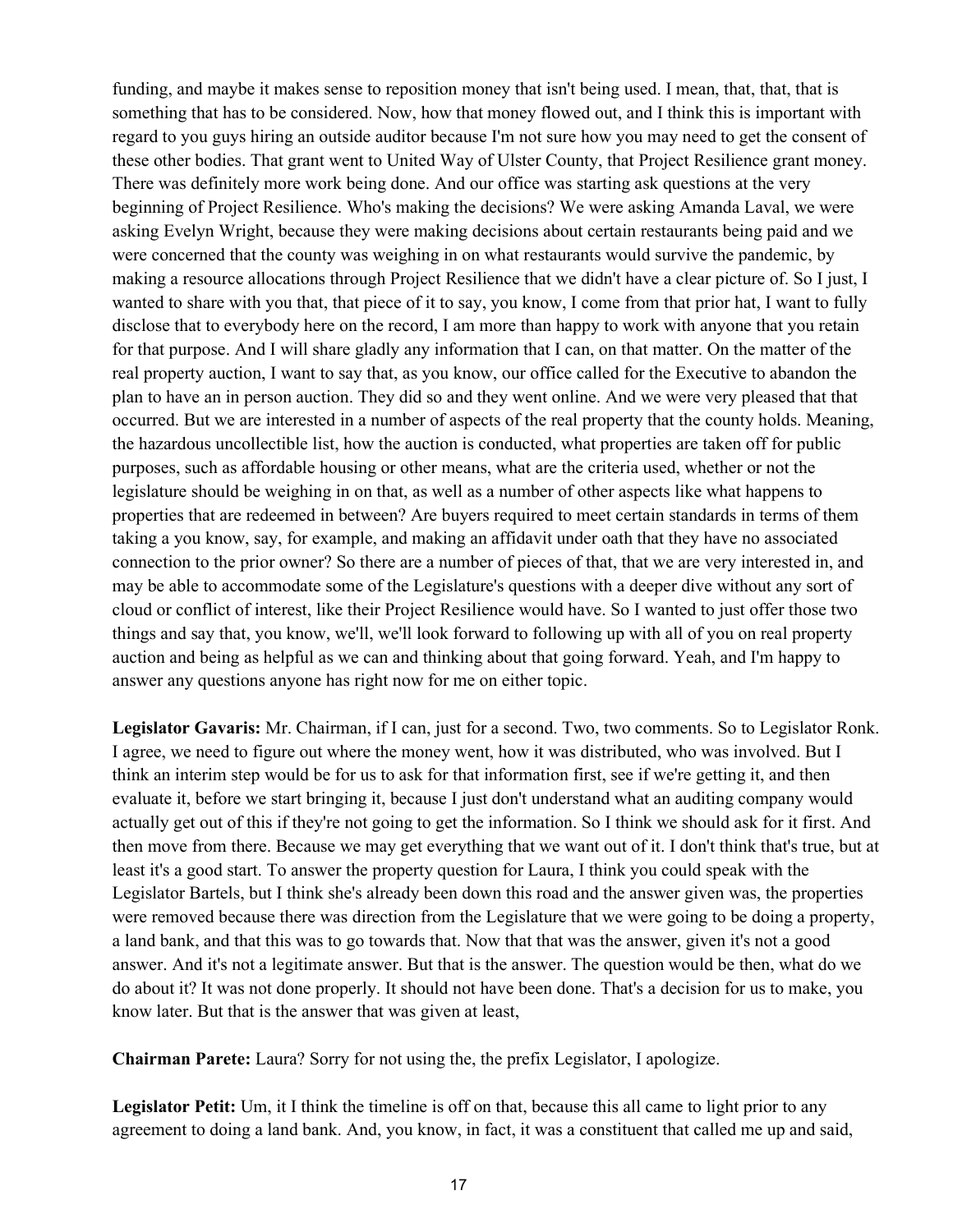"Hey, I was interested in the property next to the house have been taken care of for 20 years and all of a sudden it came off of the tax rolls". So, so to say now that it was taking off because we were going to have a land bank, which I, it was my understanding the County Executive's office is not, or at least not at the time, you know, working with us to to get this through. You know, this was some- This was actually resolution that John and I put on a year and a half ago. So I, you know and again, I think the biggest question is, where are the policies? You know, what, what is the procedure? And then what happens to these properties? And to go back and say, Well, gee, you passed a resolution two years ago that said, we should look at these properties to see if they have more of a public value than to just sell them again. You know, have they been, you know, taking properties off and adding it into the the open space at Mohonk. Do they need to come to us if the properties are under 50,000 dollars in value? So that there's just a lot of questions. And again, I think it is a great use of property on the auction block, you know, certainly, you know, some of them may have more of a benefit, you know, to open up a trail or to get right of ways, but it just, it's, it was the way it was handled, you know, so I'm looking at something a writing and something to clarify. And, and, again, the timelines are off. I disagree that...

**Chairman Parete:** I guess we lost your Laura. Ken you're on. Laura, we lost the last part of your conversation. Okay. Well, don't run away. Ken, you're on.

**Legislator Ronk:** Thank you. Um, so we do, as part of, you know, authorizing the auction, give the Commissioner of Finance pretty broad authority to remove parcels. That may be what we want to look at as a Legislature if we don't want to allow him to do that. But, you know, this isn't the first time that parcels had been removed. Parcels are removed every year, as the Comptroller said for, you know, environmental concerns. And again, we don't know if the properties that we take off are contaminated, but as good stewards of the taxpayers dollars, you know, the, the county takes off potentially contaminated properties, because if we take it for tax foreclosure, and it turns out, there's a huge, you know, a, a huge oil or gas spill or, or, or some other kind of problem, you know, then the taxpayers are on the hook, we have a legal obligation to clean it up. If we own the property and know about it. Um, you know, we also routinely over the years have taken off properties to transfer to towns, other municipalities, not for profits, for park land, and things of that nature. Again, if we should definitely, maybe talk about a policy regarding you know, what properties come off and how they come off. But I don't I want to just make it clear, I don't think that the County Executive's office or the Finance Department did anything untoward by doing this, they have the authority to, but maybe that's something that we need to address.

**Legislator Petit:** But this is a different program. I mean, this is...

Legislator Ronk: It's for a different purpose, but it's the same general.

**Legislator Gavaris:** In large, just to clarify that the what I was referring to about the land bank was the fact that Legislator Bartels had been talking about it and had had draft legislation that she had not- she hadn't presented it yet. But she had, but it was in the works, that I'm just repeating what was said. I don't agree with it. I think it's not a good answer. But that is the answer that was given is that they knew it was in the works, and that's why they pulled it.

**Chairman Parete:** Alright, where do you want to go? Listen, as I said, I, I've only got a couple months left to do this. But it certainly seems to me that this committee potentially has a lot more responsibility in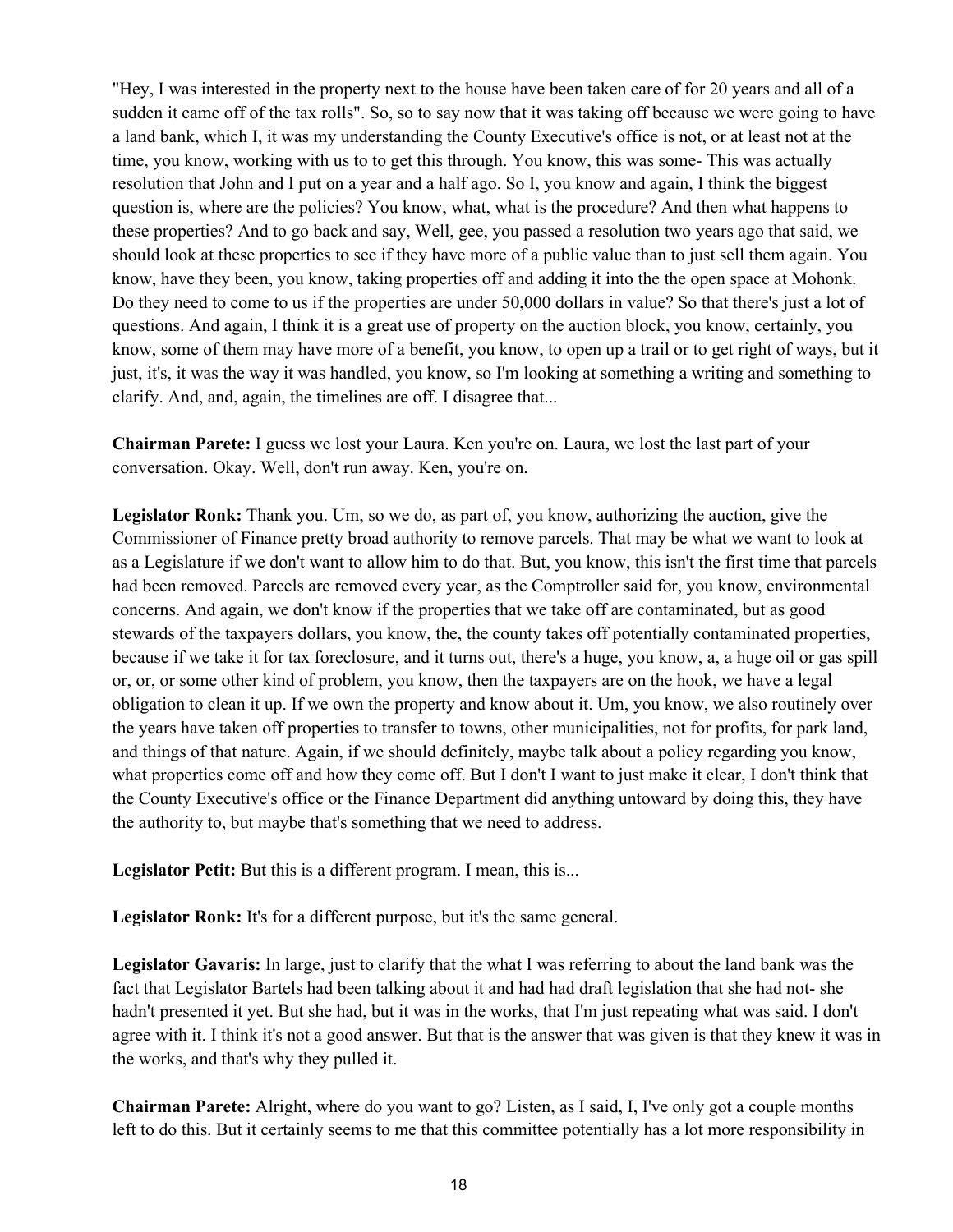terms of the operation of the county government, just talking about the things that you brought up, but I don't want to get involved in spinning my wheels. And, and I don't want to become political with this. I think that would be a mistake. Or even imply it. But by the same token, if we want to go down this road, and to some degree, you can just raise your hand and let me know. And I gotta make sure Amber and, and March don't go hide on me because I'm- it's gonna be a lot of stuff to get done. I agree with everything I've heard. I wouldn't know who to ask sometimes. Ken.

**Legislator Ronk:** Um, so on the Project Resilience issue, you know, Legislator Gavaris' point is well taken. I move that we authorize you, Mr. Chairman, through Amber, who's clerking it, to write a letter to the County Executive asking for a detailed accounting of Project Resilience, including but not limited to, monies that were spent, what it was spent on, and what staff were in-, what county staff were involved in the program.

**Legislator Gavaris:** And I will second it. And also, if we could just add to that any communications that were done and any advertising, marketing, whatever you want to call it, because I know they play games with words here. Any communication about the projects that also should be included in there as and I'll second.

**Legislator Ronk:** I'll accept that as a friendly amendment to what I was saying. Absolutely.

**Chairman Parete:** And I'd like to suggest that you folks, put that in writing so that I don't have to Remember it? And you all feel.

**Legislator Ronk:** Amber's got it.

**Chairman Parete:** Go ahead, Amber.

**Deputy Clerk Feaster:** I will take care of that for you. That's for me.

**Chairman Parete:** I get it. Does anyone feel that...

**Legislator Litts:** We're being taped.

**Chairman Parete:** That's alright. I mean, I do think it's our jurisdiction. Herbie, do you have any comments on it? I think there's been some legitimate questions raised.

**Legislator Litts:** No, I mean, I know that, you know, funds need to be reallocated and whatever, but it shouldn't be done behind closed doors. It should be transparent. It should be out in the open. And I'm not seeing a lot of that. So I agree on and I vote yes on the motion.

**Chairman Parete:** All right, we'll move the question. All in favor.

**Legislator Ronk:** Aye.

**Legislator Litts:** Aye.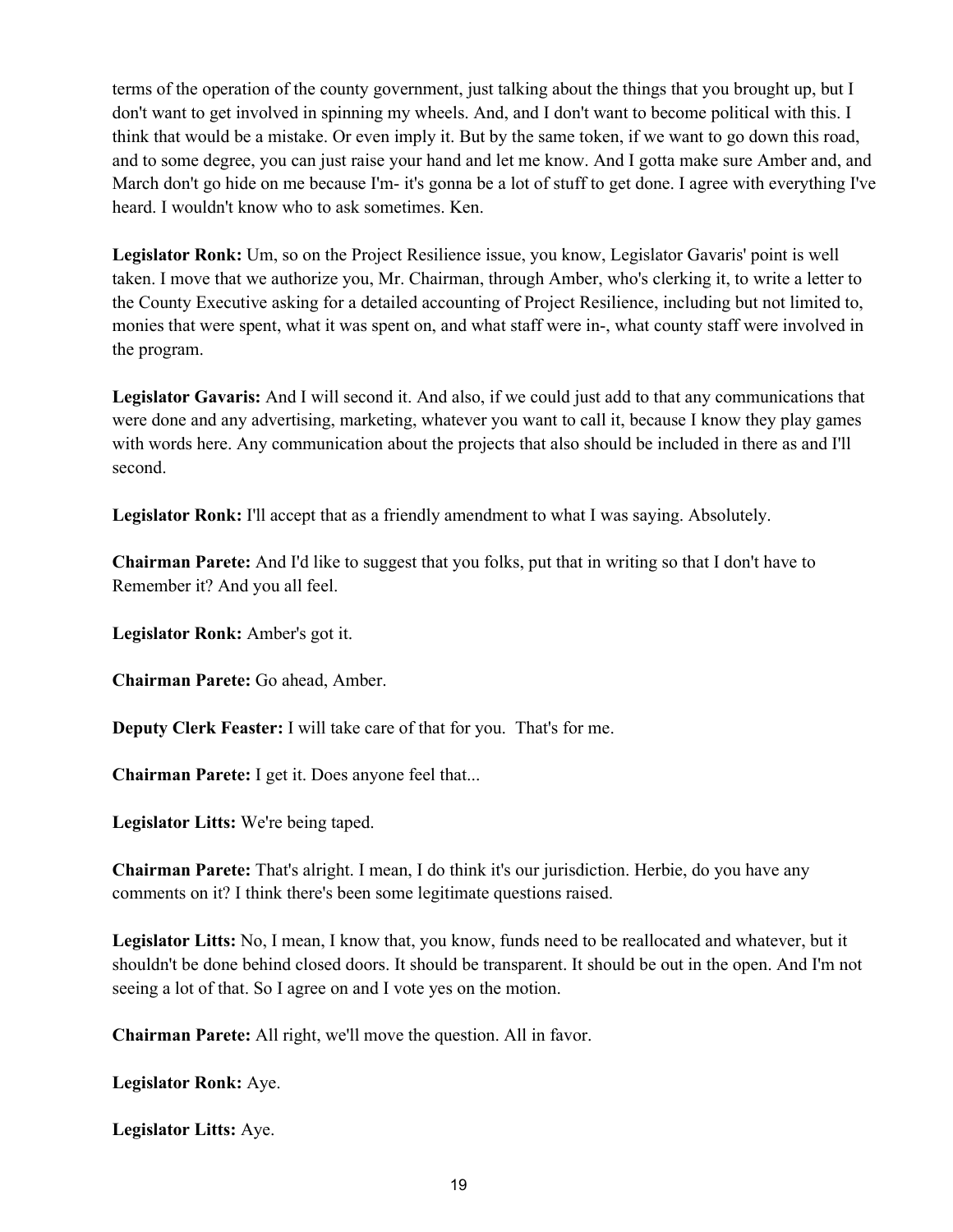**Chairman Parete:** Oppose? Carried. And to the author's will make sure you see a copy of it before we sent it out, because it has to be worded correctly so it's not coming off as, as adversarial or, or necessarily looking for a problem.

**Legislator Ronk:** Yeah, we'll work together with Amber on that for sure.

**Chairman Parete:** March.

**Comptroller Gallagher:** Yeah, I just wanted to mention that Novo is having a series of community conversations, that are Zooms of 12 people. I'm going to be in the one that starts at five today. And I wanted to mention to you that I had already previously gone to Peter Buffett in December of 2020, and told him that their grant making is bigger than government, and it's not transparent or democratic. And from where I sit, it doesn't work for me and my office. And so I plan to carry that message forward to these meetings.

**Chairman Parete:** Quite frankly, March, I don't disagree with you, I, I find it not necessarily completely inappropriate. But it's swords, has a tinge of influence peddling there.

**Comptroller Gallagher:** I'm thrilled to have generosity. But if they're grant making 200 million in a three year period, that's 66 million a year that is bigger than the City of Kingston or Poughkeepsie's budget, and...

**Chairman Parete:** I've been aware of it for a while. It's my feeling. Alright. Any other business? I think we've, I think I'm going to be wearing my welcome out before the year is over, but we'll go, we'll get it on.

**Legislator Gavaris:** Mr. Chairman.

**Chairman Parete:** Yes.

**Legislator Gavaris:** I just want to point out you have 2,376 hours left until the end of your term. You got plenty of time. There's plenty of time. That's a lot of hours. Well, 2,376 hours is a lot of time, Mr. Chairman and I think you got it.

**Chairman Parete:** Not to throw myself under the bus, but I'm going to have a glass of wine right now.

**Legislator Litts:** Therefore, I'll make a motion for adjournment.

**Legislator Ronk:** I'm gonna go to TRAC Committee so I'll trade.

**Chairman Parete:** Motion made and seconded. All in favor?

**Group:** Aye.